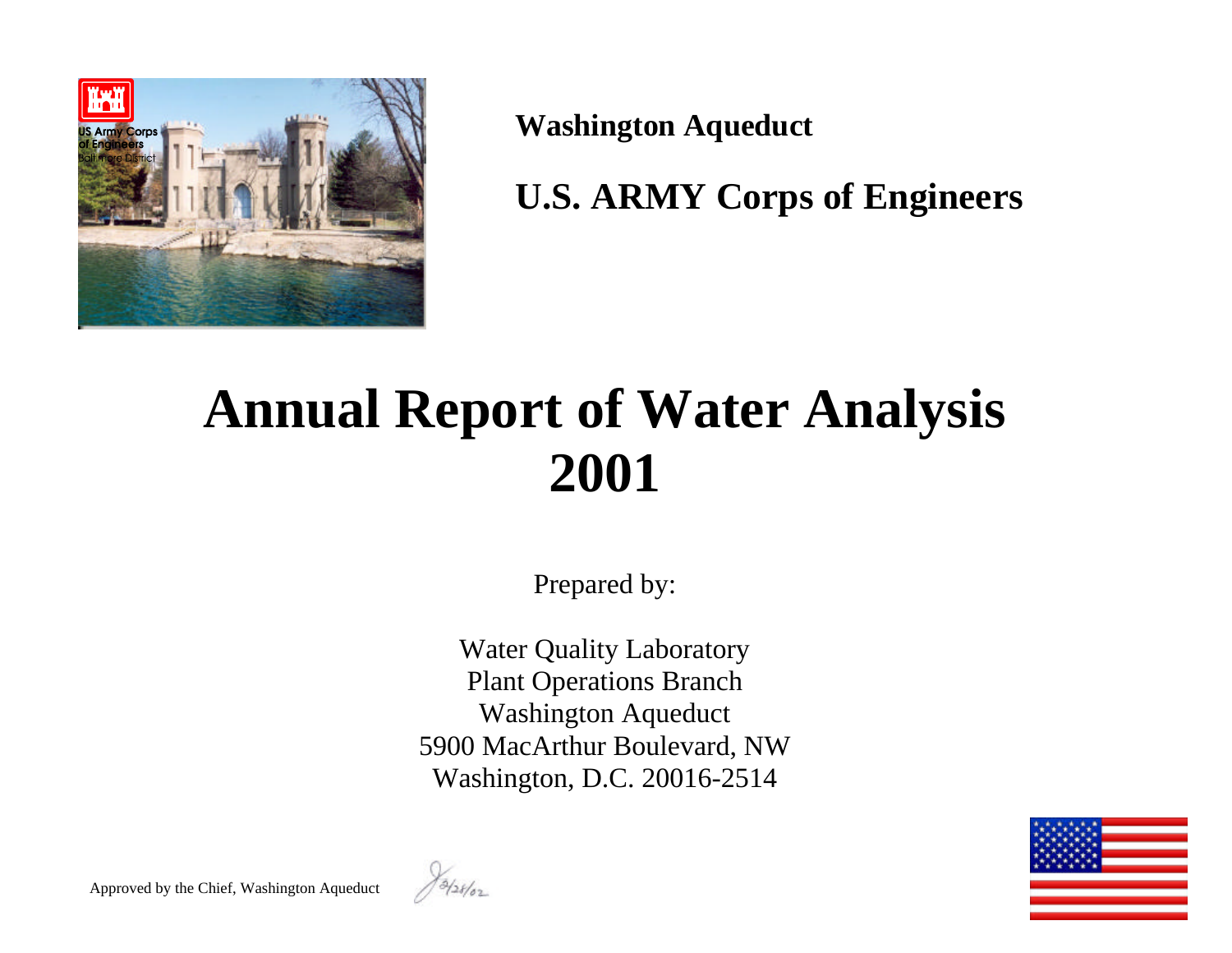

## **Potomac River Raw Water Supply**

|                          |            |              |                               | <b>Miscellaneous Physical Parameters</b> |                   |                         |                        |                 |                   |                        |                          |                        |                          |                                       | <b>Inorganic lons</b> |                        |                                                          |                 |                        |                                                      |                  | Microorganisms         |                        |                              | <b>Metals</b>   |                        |
|--------------------------|------------|--------------|-------------------------------|------------------------------------------|-------------------|-------------------------|------------------------|-----------------|-------------------|------------------------|--------------------------|------------------------|--------------------------|---------------------------------------|-----------------------|------------------------|----------------------------------------------------------|-----------------|------------------------|------------------------------------------------------|------------------|------------------------|------------------------|------------------------------|-----------------|------------------------|
|                          | 玉          | ALKALINITY   | <b>SURFACTANTS</b><br>ANIONIC | CONDUCTIVITY                             | DISSOLVED SOLIDS  | SUSPENDED SOLIDS        | <b>TEMPERATURE</b>     | TOTAL HARDNESS  | TOTAL ORG. CARBON | TURBIDITY              | TOTAL AMMONIA            | <b>BROMIDE</b>         | CHLORIDE                 | <b>FLUORIDE</b>                       | <b>NITRATE</b>        | <b>NITRITE</b>         | PHOSPHATE                                                | <b>SILICATE</b> | <b>SULFATE</b>         | <b>TOTAL COLIFORM</b>                                | F COT            | ALGAE COUNT            | CRYPTOSPORIDIUM        |                              | <b>ALUMINUM</b> | ANTIMONY               |
|                          |            | ppm          | ppm                           | uS/cm                                    | ppm               | ppm                     | F                      | ppm             | ppm               | <b>NTU</b>             | ppm                      | ppm                    | ppm                      | ppm                                   | ppm                   | ppm                    | ppm                                                      | ppm             | ppm                    | <b>MPN/100m</b>                                      | <b>MPN/100m</b>  | Org/ml                 | oocysts/10L            |                              | ppb             | ppb                    |
| Jan                      | 7.7        | 92           | <b>ND</b>                     | 350                                      | 206               | $\mathbf{2}$            | 40                     | 126             | 3.5               | 9.0                    | <b>ND</b>                | <b>ND</b>              | $\overline{\phantom{a}}$ | 0.2                                   | 2.0                   | <b>ND</b>              | <b>ND</b>                                                | 4.2             |                        | 1869                                                 | 323              | 277                    |                        | <b>ND</b>                    | 405.0           | <b>ND</b>              |
| Feb                      | 8.0        | 69           | <b>ND</b>                     | 292                                      | 145               | $\mathbf 2$             | 45                     | 78              | 2.7               | 12.0                   | <b>ND</b>                | <b>ND</b>              | 24.8                     | 0.1                                   | $1.7$                 | <b>ND</b>              | <b>ND</b>                                                | 6.1             | 34.5                   | 3473                                                 | 111              | 453                    |                        | <b>ND</b>                    | 722.0           | <b>ND</b>              |
| <b>Mar</b>               | 8.2        | 67           | <b>ND</b>                     | 280                                      | $\frac{115}{115}$ | $\overline{\mathbf{4}}$ | 48                     | 92              | 2.8               | 13.0                   | <b>ND</b>                | <b>ND</b>              | 25.9                     | 0.1                                   | 1.5                   | <b>ND</b>              | <b>ND</b>                                                | 8.4             | 27.7                   | 831                                                  | 52               | 644                    |                        | <b>ND</b>                    | 350.0           | N <sub>D</sub>         |
| Apr                      | 7.8        | 66           | <b>ND</b>                     | 231                                      | 134               | 11                      | 58                     | 83              | 2.7               | 13.0                   | <b>ND</b>                | <b>ND</b>              | 15.8                     | 0.1                                   | 1.6                   | <b>ND</b>              | <b>ND</b>                                                | 5.7             | 23.0                   | 2245                                                 | 182              | 453                    |                        | <b>ND</b>                    | 226.0           | <b>ND</b>              |
| May                      | 8.2        | 94           | <b>ND</b>                     | 291                                      | 184               | 9                       | 73                     | 101             | 2.7               | 10.0                   | <b>ND</b>                | <b>ND</b>              | 18.0                     | 0.1                                   | 1.3                   | <b>ND</b>              | <b>ND</b>                                                | 2.3             | 25.3                   | 3981                                                 | 241              | 565                    |                        | <b>ND</b>                    | 245.4           | 0.5                    |
| Jun                      | 7.9        | 79           | <b>ND</b>                     | 250                                      | 172               | 22                      | 79                     | 93              | 3.6               | 40.0                   | <b>ND</b>                | <b>ND</b>              | 16.2                     | 0.1                                   | 1.4                   | <b>ND</b>              | <b>ND</b>                                                | 8.6             | 30.1                   | 6783                                                 | 439              | 386                    |                        | <b>ND</b>                    | 459.0           | <b>ND</b>              |
| Jul                      | 8.0        | 84           | <b>ND</b>                     | 292                                      | $\frac{1}{148}$   | $\mathbf{3}$            | 82                     | 100             | 3.2               | 9.0                    | <b>ND</b>                | <b>ND</b>              | 17.3                     | <b>ND</b>                             | $0.7\,$               | <b>ND</b>              | <b>ND</b>                                                | $6.2\,$         | 26.0                   | 5609                                                 | 29               | 606                    |                        | <b>ND</b>                    | 457.0           | <b>ND</b>              |
| Aug                      | 7.8        | 60           | $\overline{\phantom{a}}$      | 277                                      | 177               | 4                       | 82                     | 104             | 3.8               | 10.0                   | <b>ND</b>                | <b>ND</b>              | 10.9                     | 0.1                                   | $0.7\,$               | <b>ND</b>              | <b>ND</b>                                                | 6.2             | 39.3                   | 8210                                                 | 78               | 400                    |                        | <b>ND</b>                    | 431.0           | <b>ND</b>              |
| <b>Sep</b>               | 7.9        | 95           | <b>ND</b>                     | 365                                      | 197               | $\mathbf 2$             | 76                     | 133             | 3.2               | 9.0                    | <b>ND</b>                | <b>ND</b>              | 24.4                     | 0.2                                   | $0.5\,$               | <b>ND</b>              | <b>ND</b>                                                | 4.2             | 44.3                   | 6435                                                 | 1306             | 120                    |                        | <b>ND</b>                    | 362.0           | <b>ND</b>              |
| Oct<br><b>Nov</b>        | 8.2<br>8.2 | 112          | <b>ND</b>                     | 384<br>433                               | 260<br>221        | $\mathbf{2}$            | 63<br>55               | 143<br>169      | 3.4<br>3.5        | $4.0\,$<br>3.0         | <b>ND</b><br><b>ND</b>   | <b>ND</b><br><b>ND</b> | 24.7                     | $0.2\,$                               | 0.9                   | <b>ND</b><br><b>ND</b> | <b>ND</b><br><b>ND</b>                                   | 1.3<br>1.0      | 38.4<br>59.0           | 1209<br>520                                          | 75<br>309        | 140<br>48              |                        | <b>ND</b>                    | 409.3<br>292.0  | <b>ND</b><br><b>ND</b> |
| Dec                      | 8.2        | 127<br>125   | <b>ND</b>                     | 447                                      | 288               | 6<br>$\mathbf{1}$       | 51                     | $\frac{1}{183}$ | 3.1               | 3.0                    | $\overline{ND}$          | $\overline{ND}$        | 28.7<br>31.5             | $0.2\,$<br>0.2                        | $0.4\,$<br>1.2        | N <sub>D</sub>         | $\overline{SD}$                                          | 1.8             | 55.7                   | 267                                                  | 42               | 136                    |                        | <b>ND</b>                    | 299.0           | <b>ND</b>              |
| Avg                      | 8.0        | 89           | <b>ND</b><br><b>ND</b>        | 324                                      | 187               | 6                       | 63                     | 117             | 3.2               | 11.3                   | <b>ND</b>                | <b>ND</b>              | 21.7                     | 0.1                                   | 1.2                   | <b>ND</b>              | <b>ND</b>                                                | 4.7             | 36.7                   | 3453                                                 | 266              | 352                    |                        | <b>ND</b><br><b>ND</b>       | 388.1           | <b>ND</b>              |
| <b>Max</b>               | 8.2        | 127          | <b>ND</b>                     | 447                                      | 288               | 22                      | 82                     | 183             | 3.8               | 40.0                   | <b>ND</b>                | <b>ND</b>              | 31.5                     | 0.2                                   | 2.0                   | <b>ND</b>              | <b>ND</b>                                                | 8.6             | 59.0                   | 8210                                                 | 1306             | 644                    |                        | $\overline{ND}$              | 722.0           | 0.5                    |
| Min                      | 7.7        | 60           | ND                            | 231                                      | 115               | $\mathbf{1}$            | 40                     | 78              | 2.7               | 3.0                    | <b>ND</b>                | <b>ND</b>              | 10.9                     | <b>ND</b>                             | 0.4                   | <b>ND</b>              | <b>ND</b>                                                | 1.0             | 23.0                   | 267                                                  | 29               | 48                     |                        | $\overline{ND}$              | 226.0           | <b>ND</b>              |
|                          |            |              |                               |                                          |                   |                         |                        |                 |                   |                        |                          |                        |                          |                                       |                       |                        |                                                          |                 |                        |                                                      |                  |                        |                        |                              |                 |                        |
|                          |            |              |                               |                                          |                   |                         |                        |                 |                   |                        |                          |                        |                          | <b>Metals</b>                         |                       |                        |                                                          |                 |                        |                                                      |                  |                        |                        |                              |                 |                        |
|                          | ARSENIC    | BARIUM       | <b>BERYLLIUM</b>              | CADMIUM                                  | CALCIUM           | CHROMIUM                | <b>COBALT</b>          | COPPER          | <b>IRON</b>       | LEAD                   | LITHIUM                  | MAGNESIUM              | MANGANESE                | <b>MERCURY</b>                        | <b>MOLYBDENUM</b>     | <b>NICKEL</b>          | <b>MUISSATO</b>                                          | SELENIUM        | <b>SILVER</b>          | Mnidos                                               | <b>STRONTIUM</b> | THALLIUM               | <b>THORIUM</b>         | URANIUM                      | <b>VANADIUM</b> | ZINC                   |
|                          | ppb        | ppb          | ppb                           | ppb                                      | ppm               | ppb                     | ppb                    | ppb             | ppb               | ppb                    | ppb                      | ppm                    | ppb                      | ppb                                   | ppb                   | ppb                    | ppm                                                      | ppb             | ppb                    | ppm                                                  | ppb              | ppb                    | ppb                    | ppb                          | ppb             | ppb                    |
| Jan                      | <b>ND</b>  | 38.0         | <b>ND</b>                     | <b>ND</b>                                | 36.0              | <b>ND</b>               | <b>ND</b>              | 3.0             | 131.0             | <b>ND</b>              | 3.0                      | 9.0                    | 31.0                     | $\sf ND$                              | <b>ND</b>             | $1.0$                  | $\overline{\phantom{a}}$                                 | <b>ND</b>       | <b>ND</b>              | $\overline{\phantom{a}}$                             | 189.0            | <b>ND</b>              | <b>ND</b>              | <b>ND</b>                    | 0.6             | $1.0$                  |
| Feb                      | <b>ND</b>  | 35.0         | <b>ND</b>                     | <b>ND</b>                                | 21.0              | $1.0$                   | <b>ND</b>              | $5.0$           | 397.0             | <b>ND</b>              | $2.0\,$                  | 6.0                    | 77.0                     | <b>ND</b>                             | <b>ND</b>             | 2.0                    | $\overline{\phantom{a}}$                                 | <b>ND</b>       | <b>ND</b>              | $\overline{\phantom{a}}$                             | 113.0            | <b>ND</b>              | <b>ND</b>              | <b>ND</b>                    | 0.7             | $6.0\,$                |
| Mar                      | <b>ND</b>  | 31.0         | <b>ND</b>                     | <b>ND</b>                                | 26.0              | <b>ND</b>               | <b>ND</b>              | 3.0             | 134.0             | <b>ND</b>              | 3.0                      | 6.0                    | 59.0                     | <b>ND</b>                             | <b>ND</b>             | 1.0                    | 1.8                                                      | 0.7             | <b>ND</b>              | 14.0                                                 | 152.0            | <b>ND</b>              | <b>ND</b>              | <b>ND</b>                    | 0.6             | <b>ND</b>              |
| Apr                      | 0.6        | 36.0         | <b>ND</b>                     | <b>ND</b>                                | 25.0              | <b>ND</b>               | <b>ND</b>              | 2.0             | 247.0             | <b>ND</b>              | 1.5                      | $5.0$                  | 58.0                     | <b>ND</b>                             | <b>ND</b>             | 1.1                    | $\overline{\phantom{a}}$                                 | 0.8             | <b>ND</b>              | $\overline{\phantom{a}}$                             | 110.5            | <b>ND</b>              | <b>ND</b>              | <b>ND</b>                    | 0.8             | 1.9                    |
| <b>May</b>               | 0.6        | 31.0         | <b>ND</b>                     | <b>ND</b>                                | 32.0              | <b>ND</b>               | <b>ND</b>              | 3.2             | 144.7             | 0.5                    | 2.6                      | $7.0$                  | 169.9                    | <b>ND</b>                             | 0.7                   | 1.1                    | $\overline{\phantom{a}}$                                 | 0.8             | <b>ND</b>              | $\overline{\phantom{a}}$                             | 159.9            | <b>ND</b>              | <b>ND</b>              | <b>ND</b>                    | $1.0$           | 1.8                    |
| Jun                      | 1.0        | 45.9         | <b>ND</b>                     | <b>ND</b>                                | 27.1              | <b>ND</b>               | 0.5                    | 3.7             | 381.0             | 0.7                    | 2.7                      | $6.0\,$                | 80.9                     | <b>ND</b>                             | <b>ND</b>             | 1.7                    | 1.9                                                      | 0.7             | <b>ND</b>              | 8.2                                                  | 141.0            | <b>ND</b>              | <b>ND</b>              | <b>ND</b>                    | 1.7             | 2.4                    |
| Jul                      | $1.3$      | 34.8         | <b>ND</b>                     | <b>ND</b>                                | 28.0              | $1.3$                   | 0.5                    | 7.0             | 135.0             | 0.7                    | 1.6                      | 8.0                    | 189.0                    | <b>ND</b>                             | $1.2$                 | 6.4                    | $\overline{\phantom{a}}$                                 | <b>ND</b>       | <b>ND</b>              | $\overline{\phantom{a}}$                             | 142.0            | <b>ND</b>              | <b>ND</b>              | <b>ND</b>                    | 1.6             | 5.5                    |
| Aug                      | 1.1        | 59.5         | <b>ND</b>                     | <b>ND</b>                                | 30.0              | <b>ND</b>               | <b>ND</b>              | 4.2             | 117.5             | <b>ND</b>              | $\overline{\phantom{a}}$ | 8.0                    | 211.0                    | <b>ND</b>                             | 2.0                   | 1.6                    | $\overline{\phantom{a}}$                                 | 0.8             | <b>ND</b>              | $\overline{\phantom{a}}$                             | 239.0            | <b>ND</b>              | <b>ND</b>              | <b>ND</b>                    | $1.4$           | 2.3                    |
| <b>Sep</b>               | 1.1        | 44.7         | <b>ND</b>                     | <b>ND</b>                                | 32.0              | <b>ND</b>               | <b>ND</b>              | 3.6             | 110.5             | <b>ND</b>              | 3.6                      | 13.0                   | 63.0                     | <b>ND</b>                             | 1.9                   | $1.2$                  | $\overline{\phantom{a}}$                                 | 0.8             | <b>ND</b>              | $\overline{\phantom{a}}$                             | 210.0            | <b>ND</b>              | <b>ND</b>              | <b>ND</b>                    | 1.7             | 1.6                    |
| Oct                      | 1.0        | 47.4         | <b>ND</b>                     | <b>ND</b>                                | 40.0              | <b>ND</b>               | <b>ND</b>              | 4.3             | 104.1             | <b>ND</b>              | 4.1                      | 12.0                   | 39.4                     | <b>ND</b>                             | 2.6                   | 1.1                    | $\overline{\phantom{a}}$                                 | $1.7$           | <b>ND</b>              | $\overline{\phantom{a}}$                             | 250.3            | <b>ND</b>              | <b>ND</b>              | <b>ND</b>                    | 1.1             | 2.0                    |
| <b>Nov</b><br><b>Dec</b> | 0.8<br>1.2 | 46.5<br>39.9 | <b>ND</b>                     | <b>ND</b><br>N <sub>D</sub>              | 48.0<br>51.0      | 0.5<br><b>ND</b>        | <b>ND</b><br><b>ND</b> | 6.0<br>4.7      | 143.0<br>90.2     | <b>ND</b><br><b>ND</b> | 2.9<br>4.0               | 13.0<br>13.0           | 33.6<br>17.1             | $\overline{\phantom{a}}$<br><b>ND</b> | 2.1<br>2.7            | 1.7<br>$1.2$           | $\overline{\phantom{a}}$<br>$\qquad \qquad \blacksquare$ | 1.8<br>1.6      | <b>ND</b><br><b>ND</b> | $\overline{\phantom{a}}$<br>$\overline{\phantom{a}}$ | 227.0<br>298.0   | <b>ND</b><br><b>ND</b> | <b>ND</b><br><b>ND</b> | <b>ND</b><br>$\overline{ND}$ | $1.2$<br>1.9    | 4.4<br>1.4             |
|                          | 0.7        | 40.8         | <b>ND</b>                     | <b>ND</b>                                | 33.0              | $\overline{ND}$         | $\overline{ND}$        | 4.1             | 177.9             | $\overline{ND}$        | 2.8                      | 8.8                    | 85.7                     | $\overline{ND}$                       | 1.1                   |                        |                                                          | 0.8             | $\overline{ND}$        | 11.1                                                 | 186.0            | $\overline{ND}$        | $\overline{ND}$        | <b>ND</b>                    | 1.2             | 2.8                    |
| Avg<br>Max               | $1.3$      | 59.5         | <b>ND</b>                     | <b>ND</b>                                | 51.0              | 1.3                     | 0.5                    | $7.0$           | 397.0             | 0.7                    | 4.1                      | 13.0                   | 211.0                    | <b>ND</b>                             | 2.7                   | 1.8<br>6.4             | 1.9<br>1.9                                               | 1.8             | <b>ND</b>              | 14.0                                                 | 298.0            | <b>ND</b>              | <b>ND</b>              | <b>ND</b>                    | 1.9             | 6.0                    |
| Min                      | <b>ND</b>  | 31.0         | <b>ND</b><br><b>ND</b>        | <b>ND</b>                                | 21.0              | <b>ND</b>               | <b>ND</b>              | 2.0             | 90.2              | <b>ND</b>              | 1.5                      | 5.0                    | 17.1                     | <b>ND</b>                             | <b>ND</b>             | 1.0                    | 1.8                                                      | 0.7             | <b>ND</b>              | 8.2                                                  | 110.5            | <b>ND</b>              | <b>ND</b>              | <b>ND</b>                    | 0.6             | <b>ND</b>              |
|                          |            |              |                               |                                          |                   |                         |                        |                 |                   |                        |                          |                        |                          |                                       |                       |                        |                                                          |                 |                        |                                                      |                  |                        |                        |                              |                 |                        |

**"--" = No Analysis required**

**ND = Not Detected**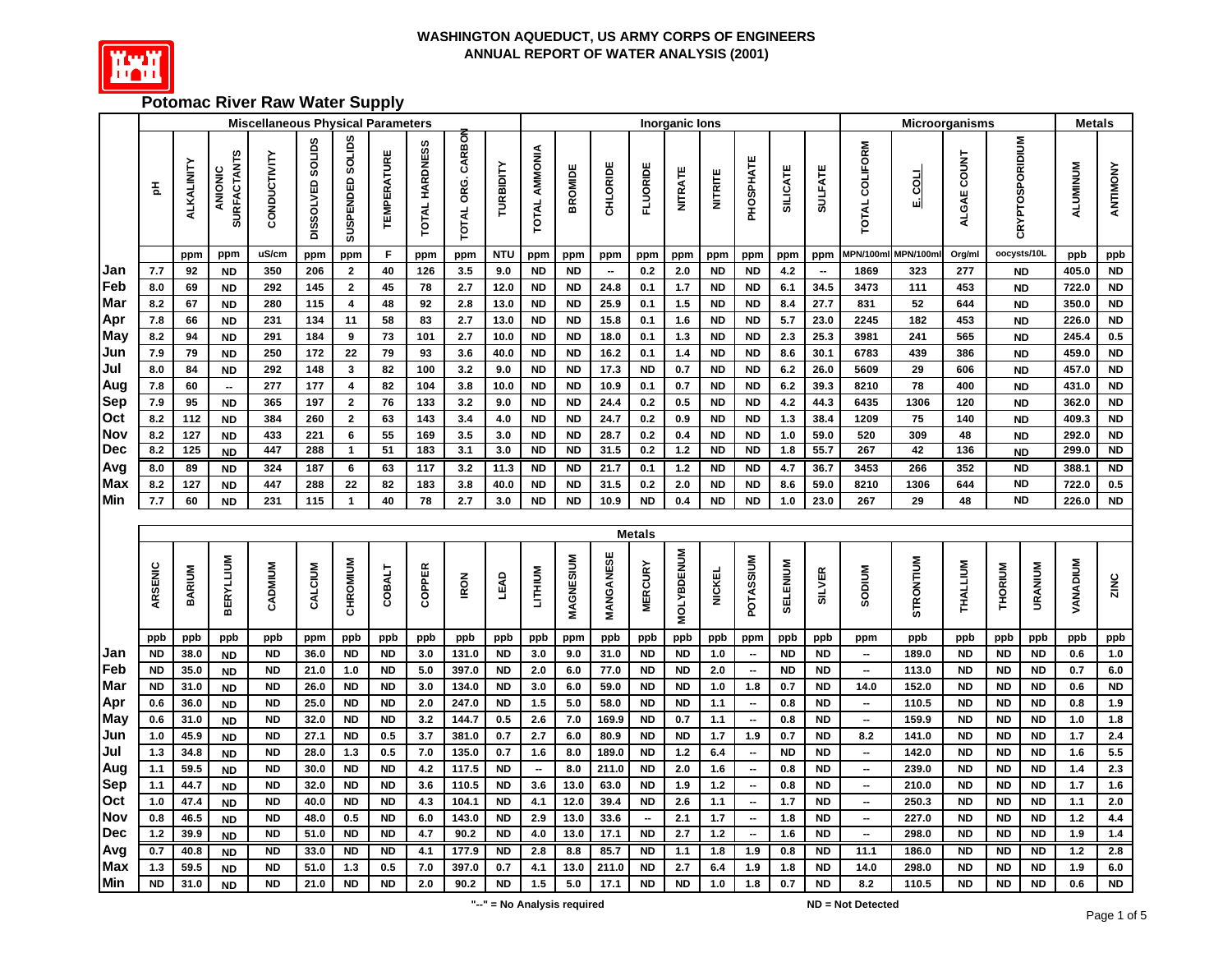

|            |               |                 |                 |                | <b>Inorganic lons</b> |                |           |                 |                                                 |                 |           |           |        |                        |           |              |           |           |        |             |             |                          | <b>Inorganics (Metals)</b> |           |                          |                   |               |                          |                 |               |                          |                  |              |           |           |           |            |
|------------|---------------|-----------------|-----------------|----------------|-----------------------|----------------|-----------|-----------------|-------------------------------------------------|-----------------|-----------|-----------|--------|------------------------|-----------|--------------|-----------|-----------|--------|-------------|-------------|--------------------------|----------------------------|-----------|--------------------------|-------------------|---------------|--------------------------|-----------------|---------------|--------------------------|------------------|--------------|-----------|-----------|-----------|------------|
|            |               |                 |                 |                |                       |                |           |                 |                                                 |                 |           |           |        |                        |           |              |           |           |        |             |             |                          |                            |           |                          |                   |               |                          |                 |               |                          |                  |              |           |           |           |            |
|            | TOTAL AMMONIA | <b>BROMIDE</b>  | <b>CHLORIDE</b> | FLUORIDE       | <b>NITRATE</b>        | <b>NITRITE</b> | PHOSPHATE | <b>SILICATE</b> | <b>SULFATE</b>                                  | <b>ALUMINUM</b> | ANTIMONY  | ARSENIC   | BARIUM | <b>BERYLLIUM</b>       | CADMIUM   | CALCIUM      | CHROMIUM  |           | COPPER | <b>IRON</b> | <b>LEAD</b> | LITHIUM                  | MAGNESIUM                  | MANGANESE | <b>MERCURY</b>           | <b>MOLYBDENUM</b> | <b>NICKEL</b> | POTASSIUM                | <b>SELENIUM</b> | <b>SILVER</b> | <b>NUIDOS</b>            | <b>STRONTIUM</b> | THALLIUM     | THORIUM   | URANIUM   | WUIDANAV  | ZINC       |
|            |               |                 |                 | $\overline{4}$ |                       | $\overline{1}$ |           |                 |                                                 |                 | 6         | 50        |        | $\overline{4}$         | 5         |              | 100       |           |        |             |             |                          |                            |           |                          |                   | 100           |                          |                 |               |                          |                  |              |           |           |           |            |
| EPA MCL*   |               |                 |                 |                | 10                    |                |           |                 |                                                 |                 |           |           | 2000   |                        |           |              |           |           |        |             |             |                          |                            |           | $\mathbf{2}$             |                   |               |                          | 50              |               |                          |                  | $\mathbf{2}$ |           |           |           |            |
|            |               |                 |                 |                |                       |                |           |                 | Dalecarlia Water Treatment Plant Finished Water |                 |           |           |        |                        |           |              |           |           |        |             |             |                          |                            |           |                          |                   |               |                          |                 |               |                          |                  |              |           |           |           |            |
|            | ppm           | ppm             | ppm             | ppm            | ppm                   | ppm            | ppm       | ppm             | ppm                                             | ppb             | ppb       | ppb       | ppb    | ppb                    | ppb       | ppm          | ppb       | ppb       | ppb    | ppb         | ppb         | ppb                      | ppm                        | ppb       | ppb                      | ppb               | ppb           | ppm                      | ppb             | ppb           | ppm                      | ppb              | ppb          | ppb       | ppb       | ppb       | ppb        |
| Jan        | 0.9           | <b>ND</b>       |                 | 0.9            | 1.9                   | <b>ND</b>      | <b>ND</b> | 4.0             |                                                 | 49.0            | <b>ND</b> | <b>ND</b> | 34.0   | <b>ND</b>              | <b>ND</b> | 40.0         | 1.0       | <b>ND</b> | 2.0    | 18.0        | <b>ND</b>   | 3.0                      | 10.0                       | 2.0       | <b>ND</b>                | <b>ND</b>         | 1.0           | $\overline{\phantom{a}}$ | <b>ND</b>       | <b>ND</b>     |                          | 185.0            | <b>ND</b>    | <b>ND</b> | <b>ND</b> | <b>ND</b> | <b>ND</b>  |
| Feb        | 0.8           | <b>ND</b>       | 30.2            | 0.8            | 1.7                   | <b>ND</b>      | ND        | 6.2             | 41.3                                            | 36.0            | ND        | <b>ND</b> | 32.0   | <b>ND</b>              | <b>ND</b> | 26.0         | <b>ND</b> | <b>ND</b> | 3.0    | <b>ND</b>   | <b>ND</b>   | 2.0                      | 6.0                        | 2.0       | <b>ND</b>                | <b>ND</b>         | 1.0           | $\overline{\phantom{a}}$ | <b>ND</b>       | ND            |                          | 129.0            | <b>ND</b>    | <b>ND</b> | ND        | <b>ND</b> | <b>ND</b>  |
| Mar        | 0.9           | <b>ND</b>       | 29.5            | 0.8            | 1.3                   | ND             | <b>ND</b> | 7.5             | 39.8                                            | 24.0            | <b>ND</b> | <b>ND</b> | 30.0   | ND                     | ND.       | 31.0         | 0.7       | ND        | 3.0    | <b>ND</b>   | <b>ND</b>   | 2.0                      | 7.0                        | 1.0       | ND                       | ND                | 0.8           | 1.7                      | 0.8             | ND            | 14.0                     | 144.0            | <b>ND</b>    | <b>ND</b> | <b>ND</b> | ND        | <b>ND</b>  |
| Apr        | 0.9           | <b>ND</b>       | 19.4            | 0.8            | 1.6                   | <b>ND</b>      | <b>ND</b> | 5.4             | 35.2                                            | 30.0            | <b>ND</b> | <b>ND</b> | 31.0   | <b>ND</b>              | <b>ND</b> | 31.0         | <b>ND</b> | <b>ND</b> | 1.3    | <b>ND</b>   | <b>ND</b>   | 1.3                      | 5.0                        | $1.2$     | <b>ND</b>                | <b>ND</b>         | 0.8           | $\overline{\phantom{a}}$ | 0.8             | <b>ND</b>     |                          | 111.2            | <b>ND</b>    | <b>ND</b> | <b>ND</b> | <b>ND</b> | <b>ND</b>  |
| May        | 0.8           | ND.             | 21.4            | 0.8            | 1.4                   | ND             | <b>ND</b> | 1.7             | 38.3                                            | 51.1            | <b>ND</b> | <b>ND</b> | 31.0   | <b>ND</b>              | <b>ND</b> | 37.0         | 1.4       | <b>ND</b> | 2.0    | <b>ND</b>   | <b>ND</b>   | 2.3                      | 7.0                        | 1.4       | <b>ND</b>                | 0.7               | 0.7           |                          | 0.9             | ND            |                          | 159.1            | <b>ND</b>    | <b>ND</b> | <b>ND</b> | 0.8       | 0.6        |
| Jun        | 0.8           | <b>ND</b>       | 19.7            | 0.9            | 1.4                   | <b>ND</b>      | <b>ND</b> | 5.8             | 46.7                                            | 34.3            | <b>ND</b> | <b>ND</b> | 39.8   | <b>ND</b>              | <b>ND</b> | 35.0         | 2.7       | <b>ND</b> | 1.9    | <b>ND</b>   | <b>ND</b>   | 2.5                      | 6.0                        | 1.9       | <b>ND</b>                | <b>ND</b>         | 1.0           | $1.5$                    | 0.6             | <b>ND</b>     | 7.4                      | 156.0            | <b>ND</b>    | <b>ND</b> | <b>ND</b> | 1.5       | 0.8        |
| Jul        | 0.9           | <b>ND</b>       | 22.2            | 0.9            | 0.7                   | ND             | ND        | 5.4             | 44.7                                            | 23.7            | <b>ND</b> | 0.8       | 33.0   | ND                     | <b>ND</b> | 35.0         | 1.3       | <b>ND</b> | 2.1    | <b>ND</b>   | <b>ND</b>   | 1.6                      | 7.0                        | 2.6       | <b>ND</b>                | 0.9               | $6.4\,$       | $\overline{\phantom{a}}$ | <b>ND</b>       | <b>ND</b>     |                          | 138.0            | <b>ND</b>    | <b>ND</b> | <b>ND</b> | 0.6       | $0.6\,$    |
| Aug        | 0.8           | ND              | 15.9            | 0.8            | 0.7                   | <b>ND</b>      | <b>ND</b> | 5.4             | 61.8                                            | 38.4            | <b>ND</b> | 0.6       | 53.5   | <b>ND</b>              | <b>ND</b> | 36.0         | 1.2       | <b>ND</b> | 3.1    | <b>ND</b>   | <b>ND</b>   | $\sim$                   | 5.0                        | 2.1       | <b>ND</b>                | 2.0               | $1.1$         | $\overline{\phantom{a}}$ | 0.8             | <b>ND</b>     |                          | 250.0            | <b>ND</b>    | <b>ND</b> | <b>ND</b> | 1.0       | $0.8\,$    |
| Sep        | 0.8           | ND.             | 28.5            | 0.6            | 0.5                   | <b>ND</b>      | <b>ND</b> | 3.8             | 56.9                                            | 50.7            | <b>ND</b> | 0.5       | 42.9   | <b>ND</b>              | <b>ND</b> | 37.0         | 2.0       | <b>ND</b> | 2.5    | <b>ND</b>   | <b>ND</b>   | 3.2                      | 12.0                       | 1.9       | <b>ND</b>                | 1.9               | 1.1           | $\overline{\phantom{a}}$ | <b>ND</b>       | <b>ND</b>     |                          | 214.0            | ND.          | <b>ND</b> | <b>ND</b> | 1.7       | <b>ND</b>  |
| Oct        | 0.8           | <b>ND</b>       | 28.5            | 0.9            | 0.9                   | <b>ND</b>      | <b>ND</b> |                 | 50.6                                            | 52.1            | <b>ND</b> | 0.6       | 43.0   | <b>ND</b>              | <b>ND</b> | 43.0         | 1.3       | <b>ND</b> | 3.7    | <b>ND</b>   | <b>ND</b>   | 3.2                      | 11.0                       | 1.5       | <b>ND</b>                | 2.5               | 1.0           | $\overline{\phantom{a}}$ | 2.1             | <b>ND</b>     |                          | 252.0            | <b>ND</b>    | <b>ND</b> | <b>ND</b> | 1.1       | 1.0        |
| Nov        | 0.8           | ND.             | 33.3            | 0.9            | 0.5                   | ND             | <b>ND</b> | 1.3             | 72.7                                            | 36.2            | <b>ND</b> | 0.5       | 41.6   | <b>ND</b>              | ND        | 54.0         | 0.8       | ND        | 3.8    | ND          | <b>ND</b>   | 0.8                      | 14.0                       | 1.1       | $\overline{\phantom{a}}$ | 2.3               | 1.2           | $\overline{\phantom{a}}$ | 2.3             | ND            | --                       | 228.0            | <b>ND</b>    | <b>ND</b> | <b>ND</b> | 0.7       | 1.7        |
| Dec        | 0.9           | <b>ND</b>       | 35.6            | 0.9            | $1.2$                 | <b>ND</b>      | <b>ND</b> | 1.8             | 68.6                                            | 36.4            | <b>ND</b> | 0.6       | 35.4   | <b>ND</b>              | <b>ND</b> | 56.0         | 1.6       | <b>ND</b> | 5.3    | <b>ND</b>   | <b>ND</b>   | 2.4                      | 13.0                       | 0.7       | <b>ND</b>                | 2.7               | $1.1$         | $\overline{\phantom{a}}$ | 2.2             | <b>ND</b>     | $\overline{\phantom{a}}$ | 296.0            | <b>ND</b>    | <b>ND</b> | <b>ND</b> | 1.3       | 1.7        |
|            | 0.8           | ND              | 25.8            | 0.8            |                       | <b>ND</b>      | <b>ND</b> | 4.1             | 50.6                                            | 38.5            | <b>ND</b> | <b>ND</b> | 37.3   | <b>ND</b>              | <b>ND</b> | 38.4         | 1.2       | <b>ND</b> | 2.8    | <b>ND</b>   | <b>ND</b>   | 2.2                      | 8.6                        | 1.6       | <b>ND</b>                | 1.1               | 1.4           | 1.6                      | 0.9             | ND            | 10.7                     | 188.5            | <b>ND</b>    | <b>ND</b> | <b>ND</b> | 0.7       | 0.6        |
| Avg        |               |                 | 35.6            | 0.9            | 1.9                   | <b>ND</b>      | <b>ND</b> | 7.5             | 72.7                                            | 52.1            | <b>ND</b> | 0.8       | 53.5   |                        | <b>ND</b> |              | 2.7       | <b>ND</b> | 5.3    | 18.0        | <b>ND</b>   | 3.2                      | 14.0                       | 2.6       | <b>ND</b>                | 2.7               | 6.4           | 1.7                      | 2.3             | ND            | 14.0                     | 296.0            | <b>ND</b>    | <b>ND</b> | <b>ND</b> | 1.7       | 1.7        |
| Max<br>Min | 0.9<br>0.8    | ND<br><b>ND</b> | 15.9            | 0.6            | 0.5                   | <b>ND</b>      | <b>ND</b> | $1.3$           | 35.2                                            | 23.7            | <b>ND</b> | 0.5       | 30.0   | <b>ND</b><br><b>ND</b> | <b>ND</b> | 56.0<br>26.0 | 0.7       | <b>ND</b> | $1.3$  | <b>ND</b>   | <b>ND</b>   | 0.8                      | $5.0\,$                    | $0.7\,$   | <b>ND</b>                | <b>ND</b>         | 0.7           | $1.5$                    | <b>ND</b>       | <b>ND</b>     | 7.4                      | 111.2            | <b>ND</b>    | <b>ND</b> | <b>ND</b> | <b>ND</b> | ${\sf ND}$ |
|            |               |                 |                 |                |                       |                |           |                 |                                                 |                 |           |           |        |                        |           |              |           |           |        |             |             |                          |                            |           |                          |                   |               |                          |                 |               |                          |                  |              |           |           |           |            |
|            |               |                 |                 |                |                       |                |           |                 | McMillan Water Treatment Plant Finished Water   |                 |           |           |        |                        |           |              |           |           |        |             |             |                          |                            |           |                          |                   |               |                          |                 |               |                          |                  |              |           |           |           |            |
| Jan        | 0.8           | <b>ND</b>       |                 | 0.8            | 2.0                   | <b>ND</b>      | <b>ND</b> | 5.6             |                                                 | 78.0            | <b>ND</b> | <b>ND</b> | 35.0   | <b>ND</b>              | <b>ND</b> | 43.0         | 2.6       | <b>ND</b> | 5.0    | 54.0        | <b>ND</b>   | 3.0                      | 10.0                       | 2.0       | <b>ND</b>                | <b>ND</b>         | 2.0           | $\overline{\phantom{a}}$ | <b>ND</b>       | <b>ND</b>     |                          | 188.0            | <b>ND</b>    | <b>ND</b> | <b>ND</b> | <b>ND</b> | 4.0        |
| Feb        | 0.6           | ND.             | 29.9            | 0.8            | 1.9                   | ND             | <b>ND</b> | 6.4             | 38.4                                            | 53.0            | <b>ND</b> | <b>ND</b> | 33.0   | <b>ND</b>              | <b>ND</b> | 26.0         | 1.0       | <b>ND</b> | 6.0    | 12.0        | <b>ND</b>   | 3.0                      | 6.0                        | <b>ND</b> | <b>ND</b>                | <b>ND</b>         | 1.0           | $\overline{\phantom{a}}$ | ND              | ND            |                          | 155.0            | <b>ND</b>    | <b>ND</b> | <b>ND</b> | <b>ND</b> | 1.0        |
| Mar        | 1.2           | ND.             | 35.7            | 0.8            | 1.3                   | <b>ND</b>      | <b>ND</b> | 4.6             | 40.2                                            | 26.0            | <b>ND</b> | <b>ND</b> | 30.0   | <b>ND</b>              | <b>ND</b> | 32.0         | 0.6       | <b>ND</b> | 4.0    | <b>ND</b>   | <b>ND</b>   | 3.0                      | 8.0                        | 0.6       | <b>ND</b>                | <b>ND</b>         | 0.8           | 1.8                      | 0.7             | <b>ND</b>     | 19.0                     | 149.0            | <b>ND</b>    | <b>ND</b> | <b>ND</b> | <b>ND</b> | <b>ND</b>  |
| Apr        | 0.9           | <b>ND</b>       | 18.9            | 0.7            | 1.4                   | <b>ND</b>      | <b>ND</b> | 6.4             | 37.5                                            | 48.0            | <b>ND</b> | <b>ND</b> | 30.0   | ND                     | <b>ND</b> | 29.0         | 0.6       | <b>ND</b> | 3.5    | 12.9        | <b>ND</b>   | 1.6                      | 5.0                        | $0.8\,$   | <b>ND</b>                | <b>ND</b>         | 1.3           | $\overline{\phantom{a}}$ | 1.0             | ND            |                          | 102.5            | <b>ND</b>    | <b>ND</b> | <b>ND</b> | <b>ND</b> | 2.6        |
| May        | 1.1           | ND.             | 20.5            | 0.8            | 1.4                   | <b>ND</b>      | <b>ND</b> | 1.8             | 37.2                                            | 46.7            | <b>ND</b> | <b>ND</b> | 35.0   | ND                     | <b>ND</b> | 36.0         | 1.5       | <b>ND</b> | 7.8    | <b>ND</b>   | <b>ND</b>   | 2.2                      | 7.0                        | <b>ND</b> | <b>ND</b>                | 0.6               | 0.9           | $\overline{\phantom{a}}$ | 0.8             | ND            |                          | 153.7            | <b>ND</b>    | <b>ND</b> | <b>ND</b> | 0.8       | 1.6        |
| Jun        | 0.8           | ND.             | 19.5            | 0.8            | $1.2$                 | <b>ND</b>      | <b>ND</b> | 5.5             | 48.9                                            | 48.0            | ND        | <b>ND</b> | 37.3   | <b>ND</b>              | <b>ND</b> | 33.0         | 0.9       | <b>ND</b> | 10.0   | <b>ND</b>   | <b>ND</b>   | 2.8                      | 6.0                        | 4.0       | <b>ND</b>                | <b>ND</b>         | 1.7           | 3.4                      | 0.5             | ND            | 9.5                      | 163.0            | ND.          | <b>ND</b> | ND        | 0.6       | 1.1        |
| Jul        | 0.9           | <b>ND</b>       | 21.8            | 0.8            | 0.8                   | ND             | <b>ND</b> | 5.5             | 46.8                                            | 30.0            | <b>ND</b> | 0.9       | 39.4   | ND                     | ND.       | 33.0         | 1.7       | <b>ND</b> | 11.1   | <b>ND</b>   | <b>ND</b>   | 1.4                      | 7.0                        | 2.0       | <b>ND</b>                | <b>ND</b>         | 7.1           | $\overline{\phantom{a}}$ | ND              | <b>ND</b>     |                          | 148.0            | <b>ND</b>    | <b>ND</b> | ND.       | 1.1       | 2.6        |
| Aug        | 0.8           | ND              | 24.7            | 0.8            | 0.6                   | <b>ND</b>      | <b>ND</b> | 5.5             | 82.0                                            | 49.3            | <b>ND</b> | 0.6       | 54.0   | <b>ND</b>              | <b>ND</b> | 37.0         | 0.8       | <b>ND</b> | 11.0   | <b>ND</b>   | <b>ND</b>   | $\overline{\phantom{a}}$ | 8.0                        | 1.9       | <b>ND</b>                | 1.7               | 1.1           | $\overline{\phantom{a}}$ | 0.8             | <b>ND</b>     |                          | 239.0            | <b>ND</b>    | <b>ND</b> | <b>ND</b> | 0.8       | $2.5\,$    |
| Sep        | 0.9           | <b>ND</b>       | 28.4            | 0.9            | 0.4                   | <b>ND</b>      | <b>ND</b> | 4.3             | 63.8                                            | 56.9            | <b>ND</b> | 0.6       | 46.7   | <b>ND</b>              | <b>ND</b> | 36.0         | 2.1       | <b>ND</b> | 9.7    | <b>ND</b>   | <b>ND</b>   | 3.4                      | 11.0                       | 1.7       | <b>ND</b>                | 1.9               | $1.1$         | $\bar{\phantom{a}}$      | 0.8             | <b>ND</b>     |                          | 229.0            | <b>ND</b>    | <b>ND</b> | <b>ND</b> | 1.3       | 1.8        |
| Oct        | 0.7           | ND              | 25.8            | 0.8            | 0.7                   | <b>ND</b>      | <b>ND</b> | $1.3$           | 50.7                                            | 49.0            | <b>ND</b> | 0.7       | 39.8   | <b>ND</b>              | <b>ND</b> | 40.0         | 0.8       | <b>ND</b> | 10.5   | <b>ND</b>   | <b>ND</b>   | 1.9                      | 13.0                       | $1.0$     | <b>ND</b>                | 1.7               | $1.1$         | $\overline{\phantom{a}}$ | <b>ND</b>       | ND            | $\overline{\phantom{a}}$ | 204.0            | <b>ND</b>    | <b>ND</b> | <b>ND</b> | $1.2$     | 3.2        |
| Nov        | 0.8           | <b>ND</b>       | 35.8            | 0.8            | 0.5                   | <b>ND</b>      | <b>ND</b> | 1.3             | 74.0                                            | 52.0            | <b>ND</b> | 0.7       | 43.0   | ND                     | <b>ND</b> | 52.0         | 0.5       | <b>ND</b> | 12.5   | <b>ND</b>   | <b>ND</b>   | <b>ND</b>                | 14.0                       | 0.7       | $\overline{\phantom{a}}$ | 2.6               | 1.0           | $\overline{\phantom{a}}$ | 3.1             | <b>ND</b>     | ۰.                       | 270.0            | <b>ND</b>    | <b>ND</b> | <b>ND</b> | 0.6       | 2.8        |
| Dec        | 0.9           | ND.             | 35.0            | 1.0            | 1.0                   | ND             | <b>ND</b> | 1.9             | 64.7                                            | 35.0            | ND        | 0.6       | 39.0   | <b>ND</b>              | <b>ND</b> | 54.0         | 0.8       | <b>ND</b> | 8.1    | 11.0        | ND          | 2.3                      | 12.0                       | 0.8       | <b>ND</b>                | 2.5               | 1.3           | $\overline{\phantom{a}}$ | 1.7             | ND            | --                       | 243.0            | <b>ND</b>    | <b>ND</b> | <b>ND</b> | 0.6       | 1.9        |
| Avg        | 0.9           | <b>ND</b>       | 26.9            | 0.8            | 1.1                   | <b>ND</b>      | <b>ND</b> | 4.2             | 53.1                                            | 47.7            | <b>ND</b> | <b>ND</b> | 38.5   | <b>ND</b>              | <b>ND</b> | 37.6         | 1.2       | <b>ND</b> | 8.3    | <b>ND</b>   | <b>ND</b>   | 2.1                      | 8.9                        | 1.3       | <b>ND</b>                | 0.9               | 1.7           | 2.6                      | 0.8             | <b>ND</b>     | 14.3                     | 187.0            | <b>ND</b>    | <b>ND</b> | <b>ND</b> | 0.6       | 2.0        |
| Max        | $1.2$         | <b>ND</b>       | 35.8            | 1.0            | 2.0                   | <b>ND</b>      | <b>ND</b> | 6.4             | 82.0                                            | 78.0            | <b>ND</b> | 0.9       | 54.0   | <b>ND</b>              | <b>ND</b> | 54.0         | 2.6       | <b>ND</b> | 12.5   | 54.0        | <b>ND</b>   | 3.4                      | 14.0                       | 4.0       | <b>ND</b>                | 2.6               | 7.1           | 3.4                      | 3.1             | <b>ND</b>     | 19.0                     | 270.0            | <b>ND</b>    | <b>ND</b> | <b>ND</b> | 1.3       | 4.0        |
| <b>Min</b> | 0.6           | <b>ND</b>       | 18.9            | 0.7            | 0.4                   | <b>ND</b>      | <b>ND</b> | 1.3             | 37.2                                            | 26.0            | <b>ND</b> | <b>ND</b> | 30.0   | <b>ND</b>              | <b>ND</b> | 26.0         | 0.5       | <b>ND</b> | 3.5    | <b>ND</b>   | <b>ND</b>   | <b>ND</b>                | 5.0                        | <b>ND</b> | <b>ND</b>                | <b>ND</b>         | 0.8           | 1.8                      | <b>ND</b>       | <b>ND</b>     | 9.5                      | 102.5            | <b>ND</b>    | <b>ND</b> | <b>ND</b> | <b>ND</b> | <b>ND</b>  |

**\*EPA MCL = Environmental Protection Agency's Maximum Contaminant Level for regulated parameters. "--" = No Analysis required**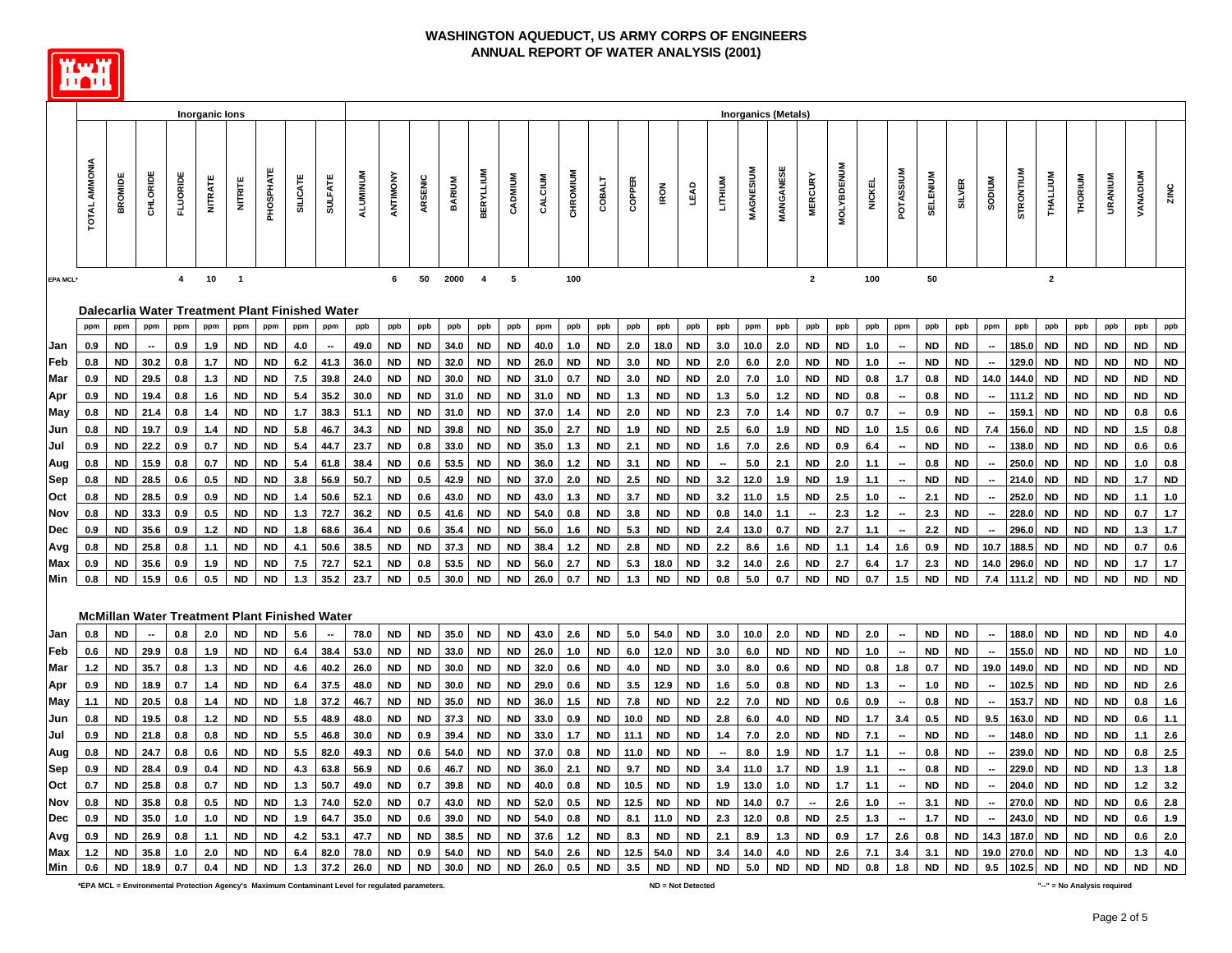

|                   |            |            |                        | <b>Miscellaneous Physical Parameters</b>             |                    |                |                |                   |                        |                                      |                        |                                |                            | <b>Microorganisms</b>                     |                           |                                   |                     |                        | <b>Haloacetic Acids (HAAs)</b> |                      |                          |                   |                             |                     | <b>Trihalomethanes (THMs)</b> |                       |                        |                        |                           |                          |                        |                        | Volatile Organic Compounds (VOCs) |                        |                        |                        |                        |                 |                        |                        |                        |                        |                        |                                |
|-------------------|------------|------------|------------------------|------------------------------------------------------|--------------------|----------------|----------------|-------------------|------------------------|--------------------------------------|------------------------|--------------------------------|----------------------------|-------------------------------------------|---------------------------|-----------------------------------|---------------------|------------------------|--------------------------------|----------------------|--------------------------|-------------------|-----------------------------|---------------------|-------------------------------|-----------------------|------------------------|------------------------|---------------------------|--------------------------|------------------------|------------------------|-----------------------------------|------------------------|------------------------|------------------------|------------------------|-----------------|------------------------|------------------------|------------------------|------------------------|------------------------|--------------------------------|
|                   |            |            |                        |                                                      |                    |                |                |                   |                        |                                      |                        |                                |                            |                                           |                           |                                   |                     |                        |                                |                      |                          |                   |                             |                     |                               |                       |                        |                        |                           |                          |                        |                        |                                   |                        |                        |                        |                        |                 |                        |                        |                        |                        |                        |                                |
|                   | 玉          | ALKALINITY | ANIONIC SURFACTANTS    | CONDUCTIVITY                                         | <b>TEMPERATURE</b> | TOTAL CHLORINE | TOTAL HARDNESS | TOTAL ORG. CARBON | TOTAL DISSOLVED SOLIDS | TOTAL SUSPENDED SOLIDS               | TURBIDITY <sup>*</sup> | positive)<br>TOTAL COLIFORM (% | E. COLI (% positive)       | ALGAE COUNT                               | HETEROTROPHIC PLATE COUNT | <b>DIBROMOACETIC ACID</b>         | DICHLOROACETIC ACID | MONOBROMOACETIC ACID   | MONOCHLOROACETIC ACID          | TRICHLOROACETIC ACID | TOTAL HALOACETIC ACIDS   | <b>CHLOROFORM</b> | <b>BROMODICHLOROMETHANE</b> | CHLORODIBROMOMETHAN | <b>BROMOFORM</b>              | TOTAL TRIHALOMETHANES | BENZENE                | <b>BROMOBENZE</b>      | <b>BROMOCHLOROMETHANE</b> | <b>BROMOMETHANE</b>      | tert-BUTYLBENZENE      | sec-BUTYLBENZENE       | n-BUTYLBENZENE                    | CARBON TETRACHLORIDE   | <b>CHLOROBENZENE</b>   | CHLOROETHANE           | CHLOROMETHANE          | 2-CHLOROTOLUENE | 4-CHLOROTOLUENE        | <b>DIBROMOMETHANE</b>  | 1,3-DICHLOROBENZENE    | 1,4-DICHLOROBENZENE    | 2-DICHLOROBENZENE      | <b>DICHLORODIFLUOROMETHANE</b> |
| <b>EPA MCL'</b>   |            |            |                        |                                                      |                    |                |                |                   |                        |                                      | 0.5                    |                                |                            |                                           |                           |                                   |                     |                        |                                |                      |                          |                   |                             |                     |                               | 100                   | 5                      |                        |                           |                          |                        |                        |                                   |                        | 5 100                  |                        |                        |                 |                        |                        |                        | 75 600                 |                        |                                |
|                   |            |            |                        | Dalecarlia Water Treatment Plant Finished Water      |                    |                |                |                   |                        |                                      |                        |                                |                            |                                           |                           |                                   |                     |                        |                                |                      |                          |                   |                             |                     |                               |                       |                        |                        |                           |                          |                        |                        |                                   |                        |                        |                        |                        |                 |                        |                        |                        |                        |                        |                                |
|                   |            | ppm        | ppm                    | uS/cm                                                | $\mathsf F$        | ppm            | ppm            | ppm               | ppm                    | ppm                                  | <b>NTU</b>             | $%+$                           | $% +$                      | Org/mL                                    | CFU/mL                    | ppb                               | ppb                 | ppb                    | ppb                            | ppb                  | ppb                      | ppb               | ppb                         | ppb                 | ppb                           | ppb                   | ppb                    | ppb                    | ppb                       | ppb                      | ppb                    | ppb                    | ppb                               | ppb                    | ppb                    | ppb                    | ppb                    | ppb             | ppb                    | ppb                    | ppb                    | ppb                    | ppb                    | ppb                            |
| Jan               | 8.3        | 87         | <b>ND</b>              | 388                                                  | 39                 | 3.68           | 139            | 1.8               | 226                    | $\mathbf{0}$                         | 0.07                   |                                | $\mathbf{0}$               | 0                                         | < 1                       | <b>ND</b>                         | 7.1                 | <b>ND</b>              | ND                             | 8.0                  | 15.7                     | 7.1               | 5.3                         | 1.5                 | <b>ND</b>                     | 13.9                  | <b>ND</b>              | <b>ND</b>              | <b>ND</b>                 |                          | <b>ND</b>              | <b>ND</b>              | <b>ND</b>                         | <b>ND</b>              | <b>ND</b>              | <b>ND</b>              | <b>ND</b>              | ND              | <b>ND</b>              | <b>ND</b>              | <b>ND</b>              | <b>ND</b>              | <b>ND</b>              | <b>ND</b>                      |
| Feb               | 8.4        | 70         | <b>ND</b>              | 333                                                  | 44                 | 3.68           | 90             | 1.5               | 202                    |                                      | 0.07                   | $\Omega$                       | $\mathbf 0$                | $\Omega$                                  | < 1                       |                                   |                     |                        |                                |                      |                          | 13.1              | 5.7                         | 0.9                 | <b>ND</b>                     | 19.7                  | <b>ND</b>              | <b>ND</b>              | <b>ND</b>                 | <b>ND</b>                | <b>ND</b>              | <b>ND</b>              | <b>ND</b>                         | <b>ND</b>              | <b>ND</b>              | <b>ND</b>              | <b>ND</b>              | <b>ND</b>       | <b>ND</b>              | <b>ND</b>              | <b>ND</b>              | <b>ND</b>              | <b>ND</b>              | ND                             |
| Mar               | 8.4        | 68         | <b>ND</b>              | 319                                                  | 47                 | 3.47           | 106            | 1.6               | 144                    | $\mathbf 0$                          | 0.07                   | 0                              | $\mathbf 0$                | 0                                         | < 1                       | $\overline{\phantom{a}}$          |                     |                        |                                |                      | $\overline{\phantom{a}}$ | 10.0              | 6.6                         | 1.9                 | <b>ND</b>                     | 18.5                  | <b>ND</b>              | <b>ND</b>              | <b>ND</b>                 | $\overline{\phantom{a}}$ | <b>ND</b>              | <b>ND</b>              | <b>ND</b>                         | <b>ND</b>              | <b>ND</b>              | <b>ND</b>              | <b>ND</b>              | ND              | <b>ND</b>              | <b>ND</b>              | <b>ND</b>              | <b>ND</b>              | <b>ND</b>              | ${\sf ND}$                     |
| Apr               | 8.4        | 72         | <b>ND</b>              | 271                                                  | 55                 | 3.68           | 99             | 1.7               | 160                    | $\mathbf{0}$                         | 0.07                   |                                | $\mathbf 0$                | $\bf{0}$                                  | $\leq 1$                  | <b>ND</b>                         | 12.4                | <b>ND</b>              | 4.7                            | 13.1                 | 30.2                     | 18.2              | 5.7                         | 0.8                 | <b>ND</b>                     | 24.7                  | <b>ND</b>              | <b>ND</b>              | <b>ND</b>                 |                          | <b>ND</b>              | <b>ND</b>              | <b>ND</b>                         | <b>ND</b>              | <b>ND</b>              | <b>ND</b>              | <b>ND</b>              | <b>ND</b>       | <b>ND</b>              | <b>ND</b>              | <b>ND</b>              | <b>ND</b>              | <b>ND</b>              | <b>ND</b>                      |
| May               | 8.0        | 87         | <b>ND</b>              | 330                                                  | 68                 | 3.59           | 109            | 1.7               | 230                    | $\overline{7}$                       | 0.08                   |                                | $\mathbf 0$                | $\overline{4}$                            | < 1                       |                                   |                     |                        |                                |                      |                          | 23.4              | 10.7                        | 2.5                 | <b>ND</b>                     | 36.6                  | <b>ND</b>              | <b>ND</b>              | <b>ND</b>                 | $\overline{\phantom{a}}$ | <b>ND</b>              | <b>ND</b>              | <b>ND</b>                         | <b>ND</b>              | <b>ND</b>              | <b>ND</b>              | <b>ND</b>              | ND              | <b>ND</b>              | <b>ND</b>              | <b>ND</b>              | <b>ND</b>              | <b>ND</b>              | <b>ND</b>                      |
| Jun               | 7.8        | 75         | <b>ND</b>              | 302                                                  | 73                 | 3.61           | 112            | 2.0               | 201                    | 8                                    | 0.08                   | 0                              | $\pmb{0}$                  | $\mathbf 0$                               | < 1                       | <b>ND</b>                         | 14.0                | <b>ND</b>              | <b>ND</b>                      | 13.0                 | 27.0                     | 27.1              | 8.1                         | 1.3                 | <b>ND</b>                     | 36.5                  | <b>ND</b>              | <b>ND</b>              | <b>ND</b>                 | <b>ND</b>                | <b>ND</b>              | ND                     | <b>ND</b>                         | <b>ND</b>              | <b>ND</b>              | <b>ND</b>              | <b>ND</b>              | <b>ND</b>       | <b>ND</b>              | <b>ND</b>              | <b>ND</b>              | <b>ND</b>              | <b>ND</b>              | <b>ND</b>                      |
| Jul               | 7.7        | 77         | <b>ND</b>              | 339                                                  | 80                 | 3.66           | 117            | 2.0               | 177                    | $\mathbf 0$                          | 0.08                   | $\mathbf 0$                    | $\mathbf 0$                | $\mathbf 0$                               | < 1                       | <b>ND</b>                         | 18.0                | <b>ND</b>              | 2.4                            | 21.0                 | 41.4                     | 35.3              | 10.4                        | 1.9                 | <b>ND</b>                     | 47.6                  | <b>ND</b>              | <b>ND</b>              | <b>ND</b>                 | <b>ND</b>                | <b>ND</b>              | <b>ND</b>              | <b>ND</b>                         | <b>ND</b>              | <b>ND</b>              | <b>ND</b>              | <b>ND</b>              | ND              | <b>ND</b>              | <b>ND</b>              | <b>ND</b>              | <b>ND</b>              | <b>ND</b>              | <b>ND</b>                      |
| Aug               | 7.7        | 72         | <b>ND</b>              | 324                                                  | 80                 | 3.62           | 116            | 2.1               | 215                    | $\overline{2}$                       | 0.07                   | $\mathbf 0$                    | $\pmb{0}$                  | $\mathbf 0$                               | < 1                       | <b>ND</b>                         | 17.0                | <b>ND</b>              | 2.5                            | 16.0                 | 35.5                     | 30.4              | 12.5                        | 2.7                 | <b>ND</b>                     | 45.6                  | <b>ND</b>              | <b>ND</b>              | <b>ND</b>                 | <b>ND</b>                | <b>ND</b>              | <b>ND</b>              | <b>ND</b>                         | <b>ND</b>              | <b>ND</b>              | <b>ND</b>              | <b>ND</b>              | ND              | <b>ND</b>              | <b>ND</b>              | <b>ND</b>              | <b>ND</b>              | <b>ND</b>              | ${\sf ND}$                     |
| Sep               | 7.7        | 90         | <b>ND</b>              | 365                                                  | 75                 | 3.67           | 140            | 2.1               | 245                    |                                      | 0.07                   | 0                              | $\mathbf 0$                | $\mathbf 0$                               | < 1                       | <b>ND</b>                         | 14.3                | <b>ND</b>              | <b>ND</b>                      | 18.7                 | 33.0                     | 33.6              | 11.5                        | 2.1                 | <b>ND</b>                     | 47.2                  | <b>ND</b>              | <b>ND</b>              | <b>ND</b>                 | <b>ND</b>                | <b>ND</b>              | <b>ND</b>              | <b>ND</b>                         | <b>ND</b>              | <b>ND</b>              | <b>ND</b>              | <b>ND</b>              | ND              | <b>ND</b>              | <b>ND</b>              | <b>ND</b>              | <b>ND</b>              | <b>ND</b>              | <b>ND</b>                      |
| Oct               | 7.8        | 103        | <b>ND</b>              | 419                                                  | 63                 | 3.59           | 146            | 2.2               | 275                    | $\mathbf 0$                          | 0.07                   | 0                              | $\mathbf 0$                | $\pmb{0}$                                 | < 1                       | 1.1                               | 12.0                | <b>ND</b>              | <b>ND</b>                      | 14.0                 | 27.1                     | 25.1              | 9.3                         | 1.3                 | <b>ND</b>                     | 35.7                  | <b>ND</b>              | <b>ND</b>              | <b>ND</b>                 | <b>ND</b>                | <b>ND</b>              | <b>ND</b>              | <b>ND</b>                         | <b>ND</b>              | <b>ND</b>              | <b>ND</b>              | <b>ND</b>              | ND              | <b>ND</b>              | <b>ND</b>              | <b>ND</b>              | <b>ND</b>              | <b>ND</b>              | ND                             |
| Nov               | 7.9        | 121        | <b>ND</b>              | 468                                                  | 55                 | 3.72           | 189            | 2.4               | 208                    | $\overline{\phantom{a}}$             | 0.07                   |                                | $\mathbf 0$                | $\bf{0}$                                  | < 1                       | 1.1                               | 14.0                | <b>ND</b>              | 7.4                            | 18.0                 | 40.5                     | 25.2              | 10.6                        |                     | <b>ND</b>                     | 37.2                  | <b>ND</b>              | <b>ND</b>              | <b>ND</b>                 | <b>ND</b>                | <b>ND</b>              | <b>ND</b>              | <b>ND</b>                         | <b>ND</b>              | <b>ND</b>              | <b>ND</b>              | <b>ND</b>              | <b>ND</b>       | <b>ND</b>              | <b>ND</b>              | <b>ND</b>              | <b>ND</b>              | <b>ND</b>              | <b>ND</b>                      |
| <b>Dec</b>        | 7.7        | 124        | <b>ND</b>              | 483                                                  | 50                 | 3.66           | 193            | 2.0               | 348                    |                                      | 0.07                   |                                | $\mathbf{0}$               | $\mathbf 0$                               | < 1                       |                                   |                     |                        |                                |                      |                          | 15.6              | 9.2                         | 2.1                 | <b>ND</b>                     | 26.9                  | <b>ND</b>              | <b>ND</b>              | <b>ND</b>                 | <b>ND</b>                | <b>ND</b>              | <b>ND</b>              | ND                                | <b>ND</b>              | <b>ND</b>              | <b>ND</b>              | <b>ND</b>              | <b>ND</b>       | <b>ND</b>              | <b>ND</b>              | <b>ND</b>              | <b>ND</b>              | <b>ND</b>              | ND                             |
| <b>Avg</b>        | 8.0        | 87         | <b>ND</b>              | 362                                                  | 61                 | 3.6            | 130            | 1.9               | 219                    | $\overline{2}$                       | 0.07                   | $\mathbf 0$                    | 0                          | $\bf{0}$<br>$\overline{\mathbf{4}}$       | < 1                       | <b>ND</b>                         | 13.6                | <b>ND</b>              | 2.1                            | 15.2                 | 31.2                     | 22.0              | 8.8                         | 1.7                 | <b>ND</b>                     | 32.5                  | <b>ND</b>              | <b>ND</b>              | <b>ND</b>                 | <b>ND</b>                | <b>ND</b>              | <b>ND</b>              | <b>ND</b>                         | <b>ND</b>              | <b>ND</b>              | <b>ND</b>              | <b>ND</b>              | ND              | <b>ND</b>              | <b>ND</b>              | <b>ND</b>              | <b>ND</b>              | <b>ND</b>              | ND                             |
| Max               | 8.4<br>7.7 | 124<br>68  | ND                     | 483<br>271                                           | 80                 | 3.7<br>3.5     | 193<br>90      | 2.4<br>1.5        | 348<br>144             | 8<br>$\mathbf{0}$                    | 0.08                   | $\mathbf 0$                    | $\pmb{0}$<br>$\mathbf{0}$  | $\bf{0}$                                  | < 1                       | 1.1                               | 18.0                | <b>ND</b><br><b>ND</b> | 7.4<br><b>ND</b>               | 21.0<br>8.0          | 41.4                     | 35.3              | 12.5<br>5.3                 | 2.7                 | <b>ND</b><br><b>ND</b>        | 47.6                  | <b>ND</b>              | <b>ND</b>              | <b>ND</b><br><b>ND</b>    | <b>ND</b><br><b>ND</b>   | <b>ND</b>              | <b>ND</b><br>ND        | <b>ND</b><br><b>ND</b>            | <b>ND</b><br><b>ND</b> | <b>ND</b>              | <b>ND</b>              | <b>ND</b><br><b>ND</b> | ND<br>ND        | <b>ND</b><br><b>ND</b> | <b>ND</b><br><b>ND</b> | <b>ND</b><br><b>ND</b> | <b>ND</b><br><b>ND</b> | <b>ND</b><br><b>ND</b> | ND<br><b>ND</b>                |
| Min               |            |            | <b>ND</b>              |                                                      | 39                 |                |                |                   |                        |                                      | 0.07                   |                                |                            |                                           | < 1                       | <b>ND</b>                         | 7.1                 |                        |                                |                      | 15.1                     | 7.1               |                             | 0.8                 |                               | 13.9                  | <b>ND</b>              | <b>ND</b>              |                           |                          | <b>ND</b>              |                        |                                   |                        | <b>ND</b>              | <b>ND</b>              |                        |                 |                        |                        |                        |                        |                        |                                |
|                   |            |            |                        |                                                      |                    |                |                |                   |                        |                                      |                        |                                |                            |                                           |                           |                                   |                     |                        |                                |                      |                          |                   |                             |                     |                               |                       |                        |                        |                           |                          |                        |                        |                                   |                        |                        |                        |                        |                 |                        |                        |                        |                        |                        |                                |
|                   |            |            |                        | <b>McMillan Water Treatment Plant Finished Water</b> |                    |                |                |                   |                        |                                      |                        |                                |                            |                                           |                           |                                   |                     |                        |                                |                      |                          |                   |                             |                     |                               |                       |                        |                        |                           |                          |                        |                        |                                   |                        |                        |                        |                        |                 |                        |                        |                        |                        |                        |                                |
| Jan               | 8.4        | 87         | <b>ND</b>              | 381                                                  | 35                 | 3.67           | 147            | 1.4               | 260                    | $\mathbf 0$                          | 0.06                   | $\mathbf 0$                    | $\mathbf 0$                | $\mathbf 0$                               | < 1                       | 1.1                               |                     | $10.0$ ND              | 2.3                            |                      | 14.0 27.4                | 11.0              | 6.7                         | 2.1                 | <b>ND</b>                     | 19.8                  | <b>ND</b>              | <b>ND</b>              | <b>ND</b>                 | $\overline{\phantom{a}}$ | <b>ND</b>              | <b>ND</b>              | <b>ND</b>                         | <b>ND</b>              | <b>ND</b>              | <b>ND</b>              | <b>ND</b>              | <b>ND</b>       | <b>ND</b>              | <b>ND</b>              | <b>ND</b>              | <b>ND</b>              | <b>ND</b>              | <b>ND</b>                      |
| Feb               | 8.4        | 62         | <b>ND</b>              | 320                                                  | 42                 | 3.43           | 91             | 1.7               | 161                    | $\mathbf{0}$                         | 0.07                   | $\mathbf{0}$                   | $\pmb{0}$                  | $\mathbf 0$                               | $\leq 1$                  | $\overline{\phantom{a}}$          |                     |                        |                                |                      |                          | 18.2              | 7.1                         | 1.3                 | <b>ND</b>                     | 26.6                  | <b>ND</b>              | <b>ND</b>              | <b>ND</b>                 | <b>ND</b>                | <b>ND</b>              | <b>ND</b>              | <b>ND</b>                         | <b>ND</b>              | <b>ND</b>              | <b>ND</b>              | <b>ND</b>              | ND              | <b>ND</b>              | <b>ND</b>              | <b>ND</b>              | <b>ND</b>              | <b>ND</b>              | <b>ND</b>                      |
| Mar               | 8.4        | 63         | <b>ND</b>              | 338                                                  | 46                 | 3.48           | 111            | 1.5               | 151                    | $\overline{4}$                       | 0.06                   | $\mathbf 0$                    | 0                          | 0                                         | < 1                       |                                   |                     |                        |                                |                      |                          | 10.0              | 6.8                         | 2.4                 | <b>ND</b>                     | 19.2                  | <b>ND</b>              | <b>ND</b>              | <b>ND</b>                 |                          | <b>ND</b>              | <b>ND</b>              | <b>ND</b>                         | <b>ND</b>              | <b>ND</b>              | <b>ND</b>              | <b>ND</b>              | ND              | <b>ND</b>              | <b>ND</b>              | <b>ND</b>              | <b>ND</b>              | <b>ND</b>              | ND                             |
| Apr               | 8.4        | 56         | <b>ND</b>              | 259                                                  | 57                 | 3.52           | 95             | 1.7               | 169                    | $\overline{2}$                       | 0.07                   |                                | 0                          | 0                                         | < 1                       | <b>ND</b>                         | 13.5                | <b>ND</b>              | 5.3                            | 14.9                 | 33.7                     | 15.0              | 4.8                         | 0.7                 | <b>ND</b>                     | 20.5                  | <b>ND</b>              | <b>ND</b>              | <b>ND</b>                 | ۰.                       | <b>ND</b>              | <b>ND</b>              | <b>ND</b>                         | <b>ND</b>              | <b>ND</b>              | <b>ND</b>              | <b>ND</b>              | ND              | <b>ND</b>              | <b>ND</b>              | <b>ND</b>              | <b>ND</b>              | <b>ND</b>              | ND                             |
| May               | 8.1        | 82         | <b>ND</b>              | 321                                                  | 70                 | 3.7            | 111            | 1.7               | 207                    | $\overline{2}$                       | 0.10                   | $\mathbf{0}$                   | $\pmb{0}$                  | $\mathbf{2}$                              | < 1                       |                                   |                     |                        |                                |                      |                          | 30.7              | 12.6                        | 2.88                | <b>ND</b>                     | 46.2                  | <b>ND</b>              | <b>ND</b>              | <b>ND</b>                 | $\overline{\phantom{a}}$ | <b>ND</b>              | <b>ND</b>              | <b>ND</b>                         | <b>ND</b>              | <b>ND</b>              | <b>ND</b>              | <b>ND</b>              | ND              | <b>ND</b>              | <b>ND</b>              | <b>ND</b>              | <b>ND</b>              | <b>ND</b>              | ${\sf ND}$                     |
| Jun               | 7.9        | 64         | <b>ND</b>              | 290                                                  | 77                 | 3.6            | 107            | 1.9               | 203                    | 6                                    | 0.09                   | 0                              | $\mathbf 0$                | $\overline{2}$                            | < 1                       | <b>ND</b>                         | 13.0                | <b>ND</b>              | <b>ND</b>                      | 10.0                 | 24.0                     | 36.8              | 10.0                        | 1.6                 | <b>ND</b>                     | 48.4                  | <b>ND</b>              | <b>ND</b>              | <b>ND</b>                 | <b>ND</b>                | <b>ND</b>              | <b>ND</b>              | <b>ND</b>                         | <b>ND</b>              | <b>ND</b>              | <b>ND</b>              | <b>ND</b>              | ND              | <b>ND</b>              | <b>ND</b>              | <b>ND</b>              | <b>ND</b>              | <b>ND</b>              | <b>ND</b>                      |
| Jul               | 7.9        | 69         | <b>ND</b>              | 319                                                  | 82                 | 3.76           | 110            | 2.1               | 174                    | 6                                    | 0.09                   |                                | $\mathbf{0}$               | 3                                         | < 1                       | <b>ND</b>                         | 26.0                | <b>ND</b>              |                                | 22.0                 | 52.                      |                   | 12.4                        | 2.2                 | <b>ND</b>                     | 65.4                  | <b>ND</b>              | <b>ND</b>              | <b>ND</b>                 | <b>ND</b>                | <b>ND</b>              | <b>ND</b>              | <b>ND</b>                         | <b>ND</b>              | <b>ND</b>              | <b>ND</b>              | <b>ND</b>              | <b>ND</b>       | <b>ND</b>              | <b>ND</b>              | <b>ND</b>              | <b>ND</b>              | <b>ND</b>              | <b>ND</b>                      |
| Aug               | 7.9        | 73         | <b>ND</b>              | 322                                                  | 82                 | 3.79           | 122            | 2.0               | 244                    | 8                                    | 0.08                   | 0                              | $\mathbf{0}$               | $\mathbf{2}$                              | $\overline{7}$            | <b>ND</b>                         | 20.0                | <b>ND</b>              | 3.3                            | 16.0                 | 39.3                     | 35.5              | 14.6                        | 3.7                 | <b>ND</b>                     | 53.8                  | <b>ND</b>              | <b>ND</b>              | <b>ND</b>                 | <b>ND</b>                | <b>ND</b>              | <b>ND</b>              | <b>ND</b>                         | <b>ND</b>              | <b>ND</b>              | <b>ND</b>              | <b>ND</b>              | ND              | <b>ND</b>              | <b>ND</b>              | <b>ND</b>              | <b>ND</b>              | <b>ND</b>              | <b>ND</b>                      |
| Sep               | 7.9        | 79         | <b>ND</b>              | 347                                                  | 76                 | 3.76           | 138            | 2.2               | 183                    | $\mathbf 0$                          | 0.09                   | 0                              | $\pmb{0}$                  | 0                                         | $\leq 1$                  | <b>ND</b>                         | 24.6                | <b>ND</b>              | 3.6                            | 22.9                 | 51.                      |                   | 13.7                        | 2.3                 | <b>ND</b>                     | 68.2                  | <b>ND</b>              | <b>ND</b>              | <b>ND</b>                 | <b>ND</b>                | <b>ND</b>              | <b>ND</b>              | <b>ND</b>                         | <b>ND</b>              | <b>ND</b>              | <b>ND</b>              | <b>ND</b>              | ND              | <b>ND</b>              | <b>ND</b>              | <b>ND</b>              | <b>ND</b>              | <b>ND</b>              | <b>ND</b>                      |
| Oct               | 7.9        | 89         | <b>ND</b>              | 384                                                  | 63                 | 3.54           | 145            | 2.2               | 265                    | $\mathbf 0$                          | 0.08                   | $\mathbf 0$                    | $\mathbf 0$                | $\mathbf 0$                               | < 1                       | 1.1                               | 16.0                | <b>ND</b>              | <b>ND</b>                      | 17.0                 | 34.1                     | 35.8              | 10.1                        | $1.3$               | <b>ND</b>                     | 47.2                  | <b>ND</b>              | <b>ND</b>              | <b>ND</b>                 | <b>ND</b>                | <b>ND</b>              | <b>ND</b>              | <b>ND</b>                         | <b>ND</b>              | <b>ND</b>              | <b>ND</b>              | <b>ND</b>              | ND              | <b>ND</b>              | <b>ND</b>              | <b>ND</b>              | <b>ND</b>              | <b>ND</b>              | <b>ND</b>                      |
| Nov               | 7.8<br>7.9 | 113<br>107 | <b>ND</b><br><b>ND</b> | 460<br>463                                           | 54<br>49           | 3.7<br>3.71    | 145<br>184     | 2.3<br>2.1        | 257<br>327             | $\overline{\mathbf{3}}$<br>$\pmb{0}$ | 0.07<br>0.06           | $\mathbf 0$<br>$\mathbf{0}$    | $\mathbf 0$<br>$\pmb{0}$   | $\mathbf 0$<br>$\pmb{0}$                  | < 1                       | $1.2$<br>$\overline{\phantom{a}}$ | 15.0                | <b>ND</b>              | 6.2                            | 22.0                 | 44.4                     | 26.5              | 10.5<br>10.9                | 1.6                 | <b>ND</b><br><b>ND</b>        | 38.6<br>35.7          | <b>ND</b><br><b>ND</b> | <b>ND</b>              | <b>ND</b>                 | <b>ND</b>                | <b>ND</b>              | <b>ND</b>              | <b>ND</b><br><b>ND</b>            | <b>ND</b>              | <b>ND</b>              | <b>ND</b>              | <b>ND</b>              | ND<br>ND        | <b>ND</b>              | <b>ND</b>              | <b>ND</b>              | <b>ND</b><br><b>ND</b> | <b>ND</b><br><b>ND</b> | ${\sf ND}$<br><b>ND</b>        |
| Dec               |            | 79         |                        |                                                      |                    |                |                |                   | 217                    |                                      | 0.08                   |                                |                            |                                           | < 1                       | <b>ND</b>                         | 17.3                |                        |                                |                      |                          | 23.0<br>28.8      | 10.0                        | 1.8                 |                               |                       |                        | <b>ND</b>              | <b>ND</b>                 | <b>ND</b>                | <b>ND</b><br><b>ND</b> | <b>ND</b>              |                                   | <b>ND</b><br><b>ND</b> | <b>ND</b><br><b>ND</b> | <b>ND</b><br><b>ND</b> | <b>ND</b>              | <b>ND</b>       | <b>ND</b><br><b>ND</b> | <b>ND</b><br><b>ND</b> | ND<br><b>ND</b>        | <b>ND</b>              |                        | ND                             |
| Avg<br><b>Max</b> | 8.1<br>8.4 | 113        | <b>ND</b><br><b>ND</b> | 350<br>463                                           | 61<br>82           | 3.6<br>3.8     | 126<br>184     | 1.9<br>2.3        | 327                    | 3<br>8                               | 0.10                   | 0<br>$\mathbf{0}$              | $\mathbf 0$<br>$\mathbf 0$ | $\overline{1}$<br>$\overline{\mathbf{3}}$ | < 1<br>$\overline{7}$     | 1.2                               | 26.0                | <b>ND</b><br><b>ND</b> | 4.1<br>6.2                     | 17.4<br>22.9         | 38.3<br>52.1             | 52.2              | 14.6                        | 2.0<br>3.7          | <b>ND</b><br><b>ND</b>        | 40.8<br>68.2          | <b>ND</b><br><b>ND</b> | <b>ND</b><br><b>ND</b> | <b>ND</b><br><b>ND</b>    | <b>ND</b><br><b>ND</b>   | <b>ND</b>              | <b>ND</b><br><b>ND</b> | <b>ND</b><br><b>ND</b>            | <b>ND</b>              | <b>ND</b>              | <b>ND</b>              | <b>ND</b><br><b>ND</b> | <b>ND</b>       | <b>ND</b>              | <b>ND</b>              | <b>ND</b>              | <b>ND</b>              | <b>ND</b><br><b>ND</b> | <b>ND</b>                      |

**\*EPA MCL = Environmental Protection Agency's Maximum Contaminant Level for regulated parameters. Turbidity\* = Water turbidity after filters "--" = No Analysis required**

**Min 7.8 56 ND 259 35 3.4 91 1.4 151 0 0.06 0 0 0 < 1 ND 10.0 ND ND 10.0 24.0 10.0 4.8 0.7 ND 19.2 ND ND ND ND ND ND ND ND ND ND ND ND ND ND ND ND ND ND**

**ND = Not Detected**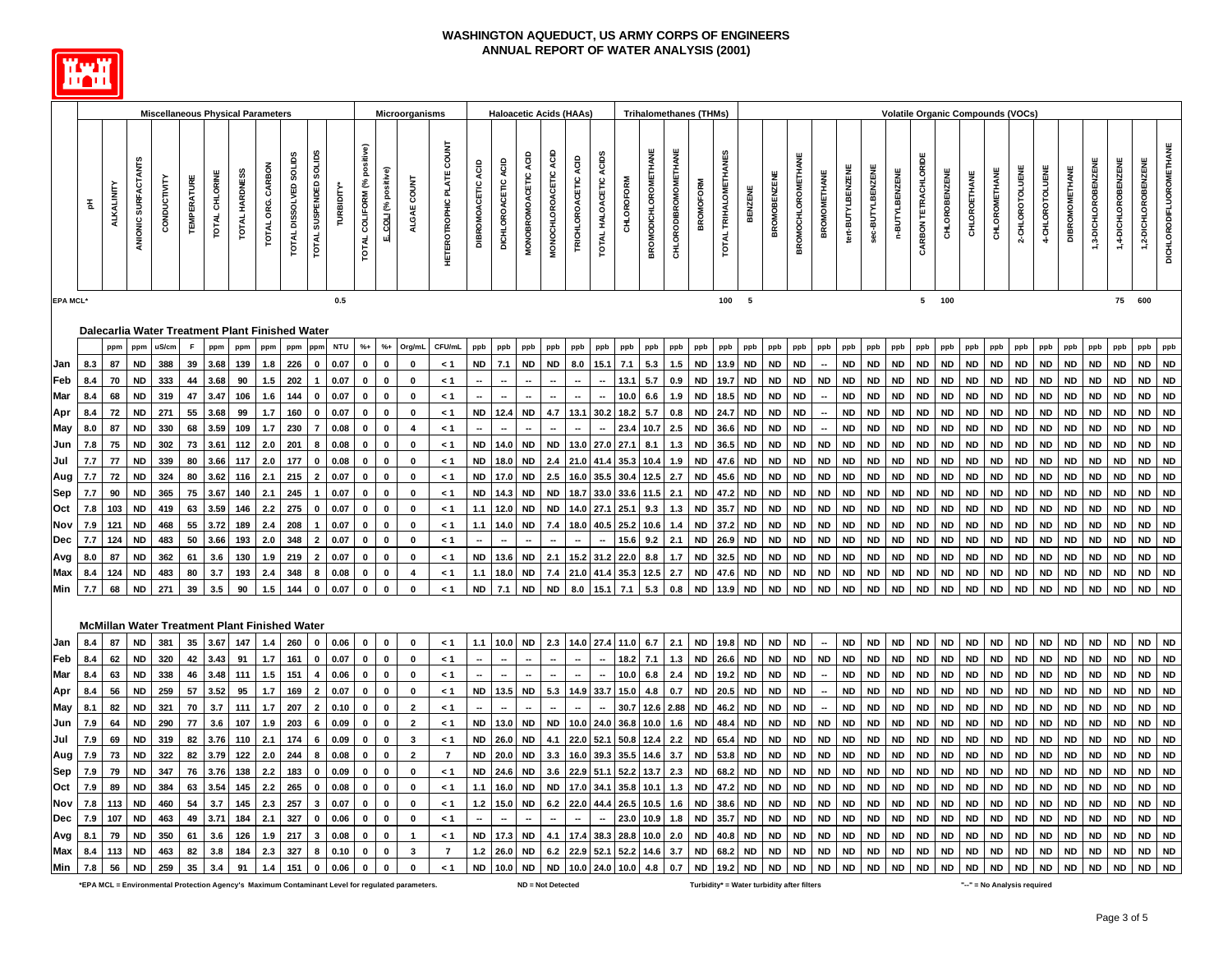

|                 |                        |                    |                            |                                                        |                      |                     |                     |                        |                           |                         |                        |              |                            |                         |                        |                    | <b>Volatile Organic Compounds</b> |                 |                |                           |                           |                            |                 |                        |                        |                       |                       |                          |                               |                        |                        |                        |               |                        |                          |                 |                  |                    |               |                  |               |                  | <b>Synthetic Organic Compounds (SOCs)</b> |               |                                |
|-----------------|------------------------|--------------------|----------------------------|--------------------------------------------------------|----------------------|---------------------|---------------------|------------------------|---------------------------|-------------------------|------------------------|--------------|----------------------------|-------------------------|------------------------|--------------------|-----------------------------------|-----------------|----------------|---------------------------|---------------------------|----------------------------|-----------------|------------------------|------------------------|-----------------------|-----------------------|--------------------------|-------------------------------|------------------------|------------------------|------------------------|---------------|------------------------|--------------------------|-----------------|------------------|--------------------|---------------|------------------|---------------|------------------|-------------------------------------------|---------------|--------------------------------|
|                 |                        |                    |                            |                                                        |                      |                     |                     |                        |                           |                         |                        |              |                            |                         |                        |                    |                                   |                 |                |                           |                           |                            |                 |                        |                        |                       |                       |                          |                               |                        |                        |                        |               |                        |                          |                 |                  |                    |               |                  |               |                  |                                           |               |                                |
|                 | 1,1-DICHLOROETHANE     | 1,2-DICHLOROETHANE | trans-1,2-DICHLOROETHYLENE | cis-1,2-DICHLOROETHYLENE                               | 1,1-DICHLOROETHYLENE | 1,3-DICHLOROPROPANE | 2,2-DICHLOROPROPANE | 1,2-DICHLOROPROPANE    | trans-1,3-DICHLOROPROPENE | dis-1,3-DICHLOROPROPENE | 1,1-DICHLOROPROPENE    | ETHYLBENZENE | <b>HEXACHLOROBUTADIENE</b> | <b>ISOPROPYLBENZENE</b> | 4-ISOPROPYLTOLUENE     | METHYLENE CHLORIDE | NAPHTHALENE                       | n-PROPYLBENZENE | <b>STYRENE</b> | 1,1,1,2-TETRACHLOROETHANE | 1,1,2,2-TETRACHLOROETHANE | <b>TETRACHLOROETHYLENE</b> | TOLUENE         | 1,2,3-TRICHLOROBENZENE | 1,2,4-TRICHLOROBENZENE | 1,1,1-TRICHLOROETHANE | 1,1,2-TRICHLOROETHANE | <b>TRICHLOROETHYLENE</b> | <b>TRICHLOROFLUOROMETHANE</b> | 1,2,3-TRICHLOROPROPANE | 1,2,4-TRIMETHYLBENZENE | 1,3,5-TRIMETHYLBENZENE | TOTAL XYLENES | VINYL CHLORIDE         | <b>ALACHLOR</b>          | <b>ALDICARB</b> | ALDICARB SULFONE | ALDICARB SULFOXIDE | <b>ALDRIN</b> | 1016<br>AROCHLOR | AROCHLOR 1221 | 1232<br>AROCHLOR | AROCHLOR 1242                             | AROCHLOR 1248 | AROCHLOR 1260<br>AROCHLOR 1254 |
| <b>EPA MCL*</b> |                        |                    | 5 100                      | 70 7                                                   |                      |                     |                     | 5                      |                           |                         |                        | 700          |                            |                         |                        | $5\phantom{a}$     |                                   |                 | 100            |                           |                           |                            | 5 1000          |                        |                        | 70 200                | 5 5                   |                          |                               |                        |                        |                        | 10,000        |                        |                          | 2 2 3 2 4       |                  |                    |               |                  |               |                  |                                           |               |                                |
|                 |                        |                    |                            |                                                        |                      |                     |                     |                        |                           |                         |                        |              |                            |                         |                        |                    |                                   |                 |                |                           |                           |                            |                 |                        |                        |                       |                       |                          |                               |                        |                        |                        |               |                        |                          |                 |                  |                    |               |                  |               |                  |                                           |               |                                |
|                 | ppb                    | ppb                | ppb                        | Dalecarlia Water Treatment Plant Finished Water<br>ppb | ppb                  | ppb                 | ppb                 | ppb                    | ppb                       | ppb                     | ppb                    | ppb          | ppb                        | ppb                     | ppb                    | ppb                | ppb                               | ppb             | ppb            | ppb                       | ppb                       | ppb                        | ppb             | ppb                    | ppb                    | ppb                   | ppb                   | ppb                      | ppb                           | ppb                    | ppb                    | ppb                    | ppb           | ppb                    | ppb                      | ppb             | ppb              | ppb                | ppb           | ppb              | ppb           | ppb              | ppb                                       | ppb           | ppb<br>ppb                     |
|                 |                        |                    |                            |                                                        |                      |                     |                     |                        |                           |                         |                        |              |                            |                         |                        |                    |                                   |                 |                |                           |                           |                            |                 |                        |                        |                       |                       |                          |                               |                        |                        |                        |               |                        |                          |                 |                  |                    |               |                  |               |                  |                                           |               |                                |
| Jan             | <b>ND</b>              | <b>ND</b>          | <b>ND</b>                  | ND                                                     | <b>ND</b>            | <b>ND</b>           | <b>ND</b>           | <b>ND</b>              | <b>ND</b>                 | <b>ND</b>               | <b>ND</b>              | <b>ND</b>    | <b>ND</b>                  | <b>ND</b>               | <b>ND</b>              | <b>ND</b>          | <b>ND</b>                         | <b>ND</b>       | <b>ND</b>      | <b>ND</b>                 | <b>ND</b>                 | <b>ND</b>                  | <b>ND</b>       | <b>ND</b>              | <b>ND</b>              | <b>ND</b>             | <b>ND</b>             | <b>ND</b>                | <b>ND</b>                     | <b>ND</b>              | <b>ND</b>              | <b>ND</b>              | <b>ND</b>     | <b>ND</b>              | <b>ND</b>                |                 |                  |                    | <b>ND</b>     |                  |               |                  |                                           |               |                                |
| Feb             | <b>ND</b>              | <b>ND</b>          | <b>ND</b>                  | <b>ND</b>                                              | <b>ND</b>            | <b>ND</b>           | <b>ND</b>           | <b>ND</b>              | <b>ND</b>                 | ND                      | <b>ND</b>              | <b>ND</b>    | <b>ND</b>                  | <b>ND</b><br><b>ND</b>  | <b>ND</b>              | <b>ND</b>          | <b>ND</b><br><b>ND</b>            | <b>ND</b>       | <b>ND</b>      | <b>ND</b>                 | <b>ND</b>                 | ND                         | ND<br><b>ND</b> | <b>ND</b>              | <b>ND</b>              | <b>ND</b>             | <b>ND</b>             | <b>ND</b>                | <b>ND</b>                     | <b>ND</b>              | <b>ND</b>              | <b>ND</b>              | <b>ND</b>     | <b>ND</b>              |                          |                 |                  |                    |               |                  |               |                  |                                           |               |                                |
| Mar             | <b>ND</b><br><b>ND</b> | <b>ND</b>          | <b>ND</b>                  | <b>ND</b>                                              | <b>ND</b>            | <b>ND</b>           | <b>ND</b>           | <b>ND</b><br><b>ND</b> | <b>ND</b>                 | ND                      | <b>ND</b><br><b>ND</b> | <b>ND</b>    | <b>ND</b>                  |                         | <b>ND</b><br><b>ND</b> | <b>ND</b>          | <b>ND</b>                         | <b>ND</b>       | <b>ND</b>      | <b>ND</b>                 | <b>ND</b><br><b>ND</b>    | <b>ND</b>                  | <b>ND</b>       | <b>ND</b>              | <b>ND</b>              | <b>ND</b>             | <b>ND</b>             | <b>ND</b>                | <b>ND</b>                     | <b>ND</b>              | <b>ND</b>              | <b>ND</b><br><b>ND</b> | <b>ND</b>     | <b>ND</b><br><b>ND</b> | <b>ND</b>                |                 |                  |                    | <b>ND</b>     |                  |               |                  |                                           |               |                                |
| Apr             |                        | <b>ND</b>          | <b>ND</b>                  | <b>ND</b>                                              | <b>ND</b>            | <b>ND</b>           | <b>ND</b>           |                        | <b>ND</b>                 | ND                      |                        | <b>ND</b>    | <b>ND</b>                  | <b>ND</b>               |                        | <b>ND</b>          |                                   | <b>ND</b>       | <b>ND</b>      | <b>ND</b>                 |                           | <b>ND</b>                  |                 | <b>ND</b>              | <b>ND</b>              | <b>ND</b>             | <b>ND</b>             | <b>ND</b>                | <b>ND</b>                     | <b>ND</b>              | <b>ND</b>              |                        | <b>ND</b>     |                        |                          |                 |                  |                    |               |                  |               |                  |                                           |               |                                |
| May             | <b>ND</b>              | <b>ND</b>          | <b>ND</b>                  | <b>ND</b>                                              | <b>ND</b>            | <b>ND</b>           | <b>ND</b>           | <b>ND</b>              | <b>ND</b>                 | <b>ND</b>               | <b>ND</b>              | <b>ND</b>    | <b>ND</b>                  | <b>ND</b>               | <b>ND</b>              | <b>ND</b>          | ND                                | <b>ND</b>       | <b>ND</b>      | <b>ND</b>                 | <b>ND</b>                 | <b>ND</b>                  | <b>ND</b>       | <b>ND</b>              | <b>ND</b>              | <b>ND</b>             | <b>ND</b>             | <b>ND</b>                | <b>ND</b>                     | <b>ND</b>              | <b>ND</b>              | <b>ND</b>              | <b>ND</b>     | <b>ND</b>              |                          |                 |                  |                    |               | <b>ND</b>        | <b>ND</b>     | <b>ND</b>        | <b>ND</b>                                 | <b>ND</b>     | <b>ND</b><br><b>ND</b>         |
| Jun             | <b>ND</b>              | <b>ND</b>          | <b>ND</b>                  | <b>ND</b>                                              | <b>ND</b>            | <b>ND</b>           | <b>ND</b>           | <b>ND</b>              | <b>ND</b>                 | <b>ND</b>               | <b>ND</b>              | <b>ND</b>    | <b>ND</b>                  | <b>ND</b>               | <b>ND</b>              | <b>ND</b>          | <b>ND</b>                         | <b>ND</b>       | <b>ND</b>      | <b>ND</b>                 | <b>ND</b>                 | <b>ND</b>                  | <b>ND</b>       | <b>ND</b>              | <b>ND</b>              | <b>ND</b>             | <b>ND</b>             | <b>ND</b>                | <b>ND</b>                     | <b>ND</b>              | <b>ND</b>              | <b>ND</b>              | <b>ND</b>     | <b>ND</b>              |                          |                 |                  |                    |               |                  |               |                  |                                           |               |                                |
| Jul             | <b>ND</b>              | <b>ND</b>          | ND                         | <b>ND</b>                                              | <b>ND</b>            | <b>ND</b>           | ND                  | ND                     | <b>ND</b>                 | <b>ND</b>               | <b>ND</b>              | <b>ND</b>    | <b>ND</b>                  | <b>ND</b>               | ND                     | <b>ND</b>          | ND                                | <b>ND</b>       | <b>ND</b>      | ND                        | <b>ND</b>                 | ND                         | ND              | <b>ND</b>              | <b>ND</b>              | ND                    | ND                    | <b>ND</b>                | ND                            | <b>ND</b>              | <b>ND</b>              | <b>ND</b>              | <b>ND</b>     | ND                     | ND                       |                 |                  |                    | <b>ND</b>     |                  |               |                  |                                           |               |                                |
| Aug             | <b>ND</b>              | <b>ND</b>          | <b>ND</b>                  | <b>ND</b>                                              | <b>ND</b>            | <b>ND</b>           | <b>ND</b>           | <b>ND</b>              | <b>ND</b>                 | <b>ND</b>               | <b>ND</b>              | <b>ND</b>    | <b>ND</b>                  | <b>ND</b>               | <b>ND</b>              | <b>ND</b>          | ND                                | <b>ND</b>       | <b>ND</b>      | <b>ND</b>                 | <b>ND</b>                 | <b>ND</b>                  | <b>ND</b>       | <b>ND</b>              | <b>ND</b>              | <b>ND</b>             | <b>ND</b>             | <b>ND</b>                | <b>ND</b>                     | <b>ND</b>              | <b>ND</b>              | <b>ND</b>              | <b>ND</b>     | <b>ND</b>              |                          | <b>ND</b>       | <b>ND</b>        | <b>ND</b>          |               |                  |               |                  |                                           |               |                                |
| Sep             | <b>ND</b>              | <b>ND</b>          | <b>ND</b>                  | <b>ND</b>                                              | <b>ND</b>            | <b>ND</b>           | <b>ND</b>           | <b>ND</b>              | <b>ND</b>                 | <b>ND</b>               | <b>ND</b>              | <b>ND</b>    | <b>ND</b>                  | <b>ND</b>               | <b>ND</b>              |                    | <b>ND</b>                         | <b>ND</b>       | <b>ND</b>      | <b>ND</b>                 | <b>ND</b>                 | <b>ND</b>                  | <b>ND</b>       | <b>ND</b>              | <b>ND</b>              | <b>ND</b>             | <b>ND</b>             | <b>ND</b>                | <b>ND</b>                     | <b>ND</b>              | <b>ND</b>              | <b>ND</b>              | <b>ND</b>     | <b>ND</b>              |                          |                 |                  |                    |               |                  |               |                  |                                           |               |                                |
| Oct             | <b>ND</b>              | <b>ND</b>          | ND                         | <b>ND</b>                                              | <b>ND</b>            | <b>ND</b>           | <b>ND</b>           | <b>ND</b>              | <b>ND</b>                 | ND                      | <b>ND</b>              | <b>ND</b>    | <b>ND</b>                  | <b>ND</b>               | <b>ND</b>              |                    | <b>ND</b>                         | <b>ND</b>       | <b>ND</b>      | <b>ND</b>                 | <b>ND</b>                 | <b>ND</b>                  | <b>ND</b>       | <b>ND</b>              | <b>ND</b>              | <b>ND</b>             | <b>ND</b>             | <b>ND</b>                | <b>ND</b>                     | <b>ND</b>              | <b>ND</b>              | <b>ND</b>              | <b>ND</b>     | <b>ND</b>              | <b>ND</b>                | <b>ND</b>       | <b>ND</b>        | <b>ND</b>          | <b>ND</b>     |                  |               |                  |                                           |               |                                |
| Nov             | <b>ND</b>              | <b>ND</b>          | <b>ND</b>                  | <b>ND</b>                                              | <b>ND</b>            | <b>ND</b>           | <b>ND</b>           | <b>ND</b>              | <b>ND</b>                 | <b>ND</b>               | <b>ND</b>              | <b>ND</b>    | <b>ND</b>                  | <b>ND</b>               | <b>ND</b>              | <b>ND</b>          |                                   | <b>ND</b>       | <b>ND</b>      | <b>ND</b>                 | <b>ND</b>                 | <b>ND</b>                  | <b>ND</b>       | <b>ND</b>              | <b>ND</b>              | <b>ND</b>             | <b>ND</b>             | <b>ND</b>                | <b>ND</b>                     | <b>ND</b>              | <b>ND</b>              | <b>ND</b>              | <b>ND</b>     | <b>ND</b>              |                          |                 |                  |                    |               |                  |               |                  |                                           |               |                                |
| Dec             | <b>ND</b>              | <b>ND</b>          | <b>ND</b>                  | <b>ND</b>                                              | <b>ND</b>            | <b>ND</b>           | <b>ND</b>           | <b>ND</b>              | <b>ND</b>                 | <b>ND</b>               | <b>ND</b>              | <b>ND</b>    | <b>ND</b>                  | <b>ND</b>               | <b>ND</b>              | <b>ND</b>          | <b>ND</b>                         | <b>ND</b>       | <b>ND</b>      | <b>ND</b>                 | <b>ND</b>                 | <b>ND</b>                  | <b>ND</b>       | <b>ND</b>              | <b>ND</b>              | <b>ND</b>             | <b>ND</b>             | <b>ND</b>                | <b>ND</b>                     | <b>ND</b>              | <b>ND</b>              | <b>ND</b>              | <b>ND</b>     | <b>ND</b>              |                          |                 |                  |                    |               |                  |               |                  |                                           |               |                                |
| Avg             | <b>ND</b>              | <b>ND</b>          | <b>ND</b>                  | <b>ND</b>                                              | <b>ND</b>            | <b>ND</b>           | <b>ND</b>           | <b>ND</b>              | <b>ND</b>                 | <b>ND</b>               | <b>ND</b>              | <b>ND</b>    | <b>ND</b>                  | <b>ND</b>               | <b>ND</b>              | <b>ND</b>          | <b>ND</b>                         | <b>ND</b>       | <b>ND</b>      | <b>ND</b>                 | <b>ND</b>                 | <b>ND</b>                  | <b>ND</b>       | <b>ND</b>              | <b>ND</b>              | <b>ND</b>             | <b>ND</b>             | <b>ND</b>                | <b>ND</b>                     | <b>ND</b>              | <b>ND</b>              | <b>ND</b>              | <b>ND</b>     | <b>ND</b>              | <b>ND</b>                | <b>ND</b>       | <b>ND</b>        | <b>ND</b>          | <b>ND</b>     | <b>ND</b>        | <b>ND</b>     | <b>ND</b>        | <b>ND</b>                                 | ND            | <b>ND</b><br><b>ND</b>         |
| Max             | <b>ND</b>              | <b>ND</b>          | ND                         | ND                                                     | ND                   | ND                  | ND                  | <b>ND</b>              | <b>ND</b>                 | ND                      | <b>ND</b>              | ND           | <b>ND</b>                  | <b>ND</b>               | <b>ND</b>              | <b>ND</b>          | ND                                | <b>ND</b>       | <b>ND</b>      | <b>ND</b>                 | ND                        | <b>ND</b>                  | <b>ND</b>       | <b>ND</b>              | <b>ND</b>              | ND                    | <b>ND</b>             | ND                       | ND                            | <b>ND</b>              | ND                     | <b>ND</b>              | <b>ND</b>     | <b>ND</b>              | <b>ND</b>                | ND              | ND               | ND                 | <b>ND</b>     | <b>ND</b>        | ND            | <b>ND</b>        | <b>ND</b>                                 | <b>ND</b>     | <b>ND</b><br><b>ND</b>         |
| Min             | <b>ND</b>              | <b>ND</b>          | <b>ND</b>                  | <b>ND</b>                                              | <b>ND</b>            | <b>ND</b>           | <b>ND</b>           | <b>ND</b>              | <b>ND</b>                 | <b>ND</b>               | <b>ND</b>              | <b>ND</b>    | <b>ND</b>                  | <b>ND</b>               | <b>ND</b>              | <b>ND</b>          | <b>ND</b>                         | <b>ND</b>       | <b>ND</b>      | <b>ND</b>                 | <b>ND</b>                 | <b>ND</b>                  | <b>ND</b>       | <b>ND</b>              | <b>ND</b>              | <b>ND</b>             | <b>ND</b>             | <b>ND</b>                | <b>ND</b>                     | <b>ND</b>              | <b>ND</b>              | <b>ND</b>              | <b>ND</b>     | <b>ND</b>              | <b>ND</b>                | <b>ND</b>       | <b>ND</b>        | <b>ND</b>          | <b>ND</b>     | <b>ND</b>        | <b>ND</b>     | <b>ND</b>        | <b>ND</b>                                 | <b>ND</b>     | <b>ND</b><br><b>ND</b>         |
|                 |                        |                    |                            |                                                        |                      |                     |                     |                        |                           |                         |                        |              |                            |                         |                        |                    |                                   |                 |                |                           |                           |                            |                 |                        |                        |                       |                       |                          |                               |                        |                        |                        |               |                        |                          |                 |                  |                    |               |                  |               |                  |                                           |               |                                |
|                 |                        |                    |                            | <b>McMillan Water Treatment Plant Finished Water</b>   |                      |                     |                     |                        |                           |                         |                        |              |                            |                         |                        |                    |                                   |                 |                |                           |                           |                            |                 |                        |                        |                       |                       |                          |                               |                        |                        |                        |               |                        |                          |                 |                  |                    |               |                  |               |                  |                                           |               |                                |
| Jan             | <b>ND</b>              | <b>ND</b>          | <b>ND</b>                  | <b>ND</b>                                              | <b>ND</b>            | <b>ND</b>           | <b>ND</b>           | <b>ND</b>              | <b>ND</b>                 | <b>ND</b>               | <b>ND</b>              | <b>ND</b>    | <b>ND</b>                  | <b>ND</b>               | <b>ND</b>              | <b>ND</b>          | <b>ND</b>                         | <b>ND</b>       | <b>ND</b>      | <b>ND</b>                 | <b>ND</b>                 | <b>ND</b>                  | <b>ND</b>       | <b>ND</b>              | <b>ND</b>              | <b>ND</b>             | <b>ND</b>             | <b>ND</b>                | <b>ND</b>                     | <b>ND</b>              | <b>ND</b>              | <b>ND</b>              | <b>ND</b>     | <b>ND</b>              | <b>ND</b>                |                 |                  |                    | <b>ND</b>     |                  |               |                  |                                           |               |                                |
| Feb             | <b>ND</b>              | <b>ND</b>          | <b>ND</b>                  | <b>ND</b>                                              | <b>ND</b>            | <b>ND</b>           | <b>ND</b>           | <b>ND</b>              | <b>ND</b>                 | <b>ND</b>               | <b>ND</b>              | <b>ND</b>    | <b>ND</b>                  | <b>ND</b>               | <b>ND</b>              | <b>ND</b>          | <b>ND</b>                         | <b>ND</b>       | <b>ND</b>      | <b>ND</b>                 | <b>ND</b>                 | <b>ND</b>                  | <b>ND</b>       | <b>ND</b>              | <b>ND</b>              | <b>ND</b>             | <b>ND</b>             | <b>ND</b>                | <b>ND</b>                     | <b>ND</b>              | <b>ND</b>              | <b>ND</b>              | <b>ND</b>     | <b>ND</b>              |                          |                 |                  |                    |               |                  |               |                  |                                           |               |                                |
| Mar             | <b>ND</b>              | <b>ND</b>          | <b>ND</b>                  | <b>ND</b>                                              | <b>ND</b>            | <b>ND</b>           | <b>ND</b>           | <b>ND</b>              | <b>ND</b>                 | <b>ND</b>               | <b>ND</b>              | <b>ND</b>    | <b>ND</b>                  | <b>ND</b>               | <b>ND</b>              | <b>ND</b>          | <b>ND</b>                         | <b>ND</b>       | <b>ND</b>      | <b>ND</b>                 | <b>ND</b>                 | <b>ND</b>                  | <b>ND</b>       | <b>ND</b>              | <b>ND</b>              | <b>ND</b>             | <b>ND</b>             | <b>ND</b>                | <b>ND</b>                     | <b>ND</b>              | <b>ND</b>              | <b>ND</b>              | <b>ND</b>     | <b>ND</b>              |                          |                 |                  |                    |               |                  |               |                  |                                           |               |                                |
| Apr             | <b>ND</b>              | <b>ND</b>          | <b>ND</b>                  | ND                                                     | ND                   | <b>ND</b>           | <b>ND</b>           | <b>ND</b>              | <b>ND</b>                 | ND                      | <b>ND</b>              | <b>ND</b>    | <b>ND</b>                  | <b>ND</b>               | <b>ND</b>              | <b>ND</b>          | <b>ND</b>                         | <b>ND</b>       | <b>ND</b>      | <b>ND</b>                 | <b>ND</b>                 | <b>ND</b>                  | ND              | <b>ND</b>              | <b>ND</b>              | <b>ND</b>             | <b>ND</b>             | <b>ND</b>                | <b>ND</b>                     | <b>ND</b>              | <b>ND</b>              | <b>ND</b>              | <b>ND</b>     | <b>ND</b>              | <b>ND</b>                |                 |                  |                    | <b>ND</b>     |                  |               |                  |                                           |               |                                |
| May             | <b>ND</b>              | <b>ND</b>          | ND                         | ND                                                     | ND                   | <b>ND</b>           | ND                  | <b>ND</b>              | <b>ND</b>                 | <b>ND</b>               | <b>ND</b>              | <b>ND</b>    | <b>ND</b>                  | <b>ND</b>               | <b>ND</b>              | <b>ND</b>          | <b>ND</b>                         | <b>ND</b>       | <b>ND</b>      | <b>ND</b>                 | ND                        | <b>ND</b>                  | <b>ND</b>       | <b>ND</b>              | <b>ND</b>              | <b>ND</b>             | ND                    | <b>ND</b>                | <b>ND</b>                     | <b>ND</b>              | <b>ND</b>              | <b>ND</b>              | <b>ND</b>     | ND                     |                          |                 |                  |                    |               | <b>ND</b>        | <b>ND</b>     | <b>ND</b>        | <b>ND</b>                                 | <b>ND</b>     | <b>ND</b><br><b>ND</b>         |
| Jun             | <b>ND</b>              | <b>ND</b>          | <b>ND</b>                  | <b>ND</b>                                              | <b>ND</b>            | <b>ND</b>           | <b>ND</b>           | <b>ND</b>              | <b>ND</b>                 | ND                      | <b>ND</b>              | <b>ND</b>    | <b>ND</b>                  | <b>ND</b>               | <b>ND</b>              | <b>ND</b>          | <b>ND</b>                         | <b>ND</b>       | <b>ND</b>      | <b>ND</b>                 | <b>ND</b>                 | <b>ND</b>                  | ND              | <b>ND</b>              | <b>ND</b>              | <b>ND</b>             | <b>ND</b>             | <b>ND</b>                | <b>ND</b>                     | <b>ND</b>              | <b>ND</b>              | <b>ND</b>              | <b>ND</b>     | <b>ND</b>              |                          |                 |                  |                    |               |                  |               |                  |                                           |               |                                |
| Jul             | <b>ND</b>              | <b>ND</b>          | ND                         | ND                                                     | <b>ND</b>            | <b>ND</b>           | <b>ND</b>           | <b>ND</b>              | <b>ND</b>                 | ND                      | <b>ND</b>              | <b>ND</b>    | <b>ND</b>                  | <b>ND</b>               | <b>ND</b>              | <b>ND</b>          | ND                                | <b>ND</b>       | <b>ND</b>      | <b>ND</b>                 | <b>ND</b>                 | <b>ND</b>                  | ND              | <b>ND</b>              | <b>ND</b>              | <b>ND</b>             | <b>ND</b>             | <b>ND</b>                | <b>ND</b>                     | <b>ND</b>              | <b>ND</b>              | <b>ND</b>              | <b>ND</b>     | <b>ND</b>              | <b>ND</b>                |                 |                  |                    | <b>ND</b>     |                  |               |                  |                                           |               |                                |
| Aug             | <b>ND</b>              | <b>ND</b>          | <b>ND</b>                  | ND                                                     | <b>ND</b>            | <b>ND</b>           | ND                  | <b>ND</b>              | <b>ND</b>                 | ND                      | <b>ND</b>              | <b>ND</b>    | <b>ND</b>                  | <b>ND</b>               | <b>ND</b>              | <b>ND</b>          | <b>ND</b>                         | <b>ND</b>       | <b>ND</b>      | <b>ND</b>                 | <b>ND</b>                 | ND                         | ND              | <b>ND</b>              | <b>ND</b>              | <b>ND</b>             | <b>ND</b>             | ND                       | <b>ND</b>                     | <b>ND</b>              | <b>ND</b>              | <b>ND</b>              | <b>ND</b>     | <b>ND</b>              | $\overline{\phantom{a}}$ | ND              | <b>ND</b>        | <b>ND</b>          |               |                  |               |                  |                                           |               |                                |
| Sep             | <b>ND</b>              | <b>ND</b>          | <b>ND</b>                  | <b>ND</b>                                              | <b>ND</b>            | <b>ND</b>           | <b>ND</b>           | <b>ND</b>              | <b>ND</b>                 | ND                      | <b>ND</b>              | <b>ND</b>    | <b>ND</b>                  | <b>ND</b>               | <b>ND</b>              |                    | <b>ND</b>                         | <b>ND</b>       | <b>ND</b>      | <b>ND</b>                 | <b>ND</b>                 | <b>ND</b>                  | <b>ND</b>       | <b>ND</b>              | <b>ND</b>              | <b>ND</b>             | <b>ND</b>             | <b>ND</b>                | <b>ND</b>                     | <b>ND</b>              | <b>ND</b>              | <b>ND</b>              | <b>ND</b>     | <b>ND</b>              |                          |                 |                  |                    |               |                  |               |                  |                                           |               |                                |
| Oct             | <b>ND</b>              | <b>ND</b>          | <b>ND</b>                  | <b>ND</b>                                              | <b>ND</b>            | <b>ND</b>           | <b>ND</b>           | <b>ND</b>              | <b>ND</b>                 | ND                      | <b>ND</b>              | <b>ND</b>    | <b>ND</b>                  | <b>ND</b>               | <b>ND</b>              |                    | <b>ND</b>                         | <b>ND</b>       | <b>ND</b>      | <b>ND</b>                 | <b>ND</b>                 | <b>ND</b>                  | <b>ND</b>       | <b>ND</b>              | <b>ND</b>              | <b>ND</b>             | <b>ND</b>             | <b>ND</b>                | <b>ND</b>                     | <b>ND</b>              | <b>ND</b>              | <b>ND</b>              | <b>ND</b>     | <b>ND</b>              | <b>ND</b>                | <b>ND</b>       | <b>ND</b>        | <b>ND</b>          | <b>ND</b>     |                  |               |                  |                                           |               |                                |
| Nov             | <b>ND</b>              | <b>ND</b>          | <b>ND</b>                  | <b>ND</b>                                              | <b>ND</b>            | <b>ND</b>           | <b>ND</b>           | <b>ND</b>              | <b>ND</b>                 | <b>ND</b>               | <b>ND</b>              | <b>ND</b>    | <b>ND</b>                  | <b>ND</b>               | <b>ND</b>              | <b>ND</b>          |                                   | <b>ND</b>       | <b>ND</b>      | <b>ND</b>                 | <b>ND</b>                 | <b>ND</b>                  | <b>ND</b>       | <b>ND</b>              | <b>ND</b>              | <b>ND</b>             | <b>ND</b>             | <b>ND</b>                | <b>ND</b>                     | <b>ND</b>              | <b>ND</b>              | <b>ND</b>              | <b>ND</b>     | <b>ND</b>              |                          |                 |                  |                    |               |                  |               |                  |                                           |               |                                |
| Dec             | ${\sf ND}$             | <b>ND</b>          | <b>ND</b>                  | <b>ND</b>                                              | <b>ND</b>            | <b>ND</b>           | <b>ND</b>           | <b>ND</b>              | <b>ND</b>                 | ND                      | <b>ND</b>              | <b>ND</b>    | <b>ND</b>                  | <b>ND</b>               | <b>ND</b>              | <b>ND</b>          | <b>ND</b>                         | <b>ND</b>       | <b>ND</b>      | <b>ND</b>                 | <b>ND</b>                 | <b>ND</b>                  | <b>ND</b>       | <b>ND</b>              | <b>ND</b>              | <b>ND</b>             | <b>ND</b>             | <b>ND</b>                | <b>ND</b>                     | <b>ND</b>              | <b>ND</b>              | <b>ND</b>              | <b>ND</b>     | <b>ND</b>              |                          |                 |                  |                    |               |                  |               |                  |                                           |               |                                |
| Avg             | <b>ND</b>              | <b>ND</b>          | <b>ND</b>                  | <b>ND</b>                                              | <b>ND</b>            | <b>ND</b>           | <b>ND</b>           | <b>ND</b>              | <b>ND</b>                 | ND                      | <b>ND</b>              | <b>ND</b>    | <b>ND</b>                  | <b>ND</b>               | <b>ND</b>              | <b>ND</b>          | <b>ND</b>                         | <b>ND</b>       | <b>ND</b>      | <b>ND</b>                 | <b>ND</b>                 | <b>ND</b>                  | ND              | <b>ND</b>              | <b>ND</b>              | <b>ND</b>             | <b>ND</b>             | <b>ND</b>                | <b>ND</b>                     | <b>ND</b>              | <b>ND</b>              | <b>ND</b>              | <b>ND</b>     | <b>ND</b>              | <b>ND</b>                | <b>ND</b>       | <b>ND</b>        | <b>ND</b>          | <b>ND</b>     | <b>ND</b>        | <b>ND</b>     | ND               | <b>ND</b>                                 | ND            | <b>ND</b><br><b>ND</b>         |
| Max             | <b>ND</b>              | <b>ND</b>          | <b>ND</b>                  | <b>ND</b>                                              | <b>ND</b>            | <b>ND</b>           | ND                  | <b>ND</b>              | <b>ND</b>                 | ND                      | <b>ND</b>              | <b>ND</b>    | <b>ND</b>                  | <b>ND</b>               | <b>ND</b>              | ND                 | <b>ND</b>                         | <b>ND</b>       | <b>ND</b>      | <b>ND</b>                 | ND                        | ND                         | ND              | <b>ND</b>              | <b>ND</b>              | <b>ND</b>             | <b>ND</b>             | ND                       | <b>ND</b>                     | <b>ND</b>              | <b>ND</b>              | <b>ND</b>              | <b>ND</b>     | <b>ND</b>              | ND                       | ND              | ND               | <b>ND</b>          | <b>ND</b>     | <b>ND</b>        | <b>ND</b>     | ND               | <b>ND</b>                                 | ND            | <b>ND</b><br><b>ND</b>         |
| Min             | <b>ND</b>              | <b>ND</b>          | <b>ND</b>                  | <b>ND</b>                                              | <b>ND</b>            | <b>ND</b>           | <b>ND</b>           | <b>ND</b>              | <b>ND</b>                 | <b>ND</b>               | <b>ND</b>              | <b>ND</b>    | <b>ND</b>                  | <b>ND</b>               | <b>ND</b>              | <b>ND</b>          | <b>ND</b>                         | <b>ND</b>       | <b>ND</b>      | <b>ND</b>                 | <b>ND</b>                 | <b>ND</b>                  | <b>ND</b>       | <b>ND</b>              | <b>ND</b>              | <b>ND</b>             | <b>ND</b>             | <b>ND</b>                | <b>ND</b>                     | <b>ND</b>              | <b>ND</b>              | <b>ND</b>              | <b>ND</b>     | <b>ND</b>              | <b>ND</b>                | <b>ND</b>       | <b>ND</b>        | <b>ND</b>          | <b>ND</b>     | <b>ND</b>        | <b>ND</b>     | <b>ND</b>        | <b>ND</b>                                 | <b>ND</b>     | <b>ND</b><br><b>ND</b>         |
|                 |                        |                    |                            |                                                        |                      |                     |                     |                        |                           |                         |                        |              |                            |                         |                        |                    |                                   |                 |                |                           |                           |                            |                 |                        |                        |                       |                       |                          |                               |                        |                        |                        |               |                        |                          |                 |                  |                    |               |                  |               |                  |                                           |               |                                |

\*EPA MCL = Environmental Protection Agency's Maximum Contaminant Level for regulated parameters.

"--" = No Analysis required